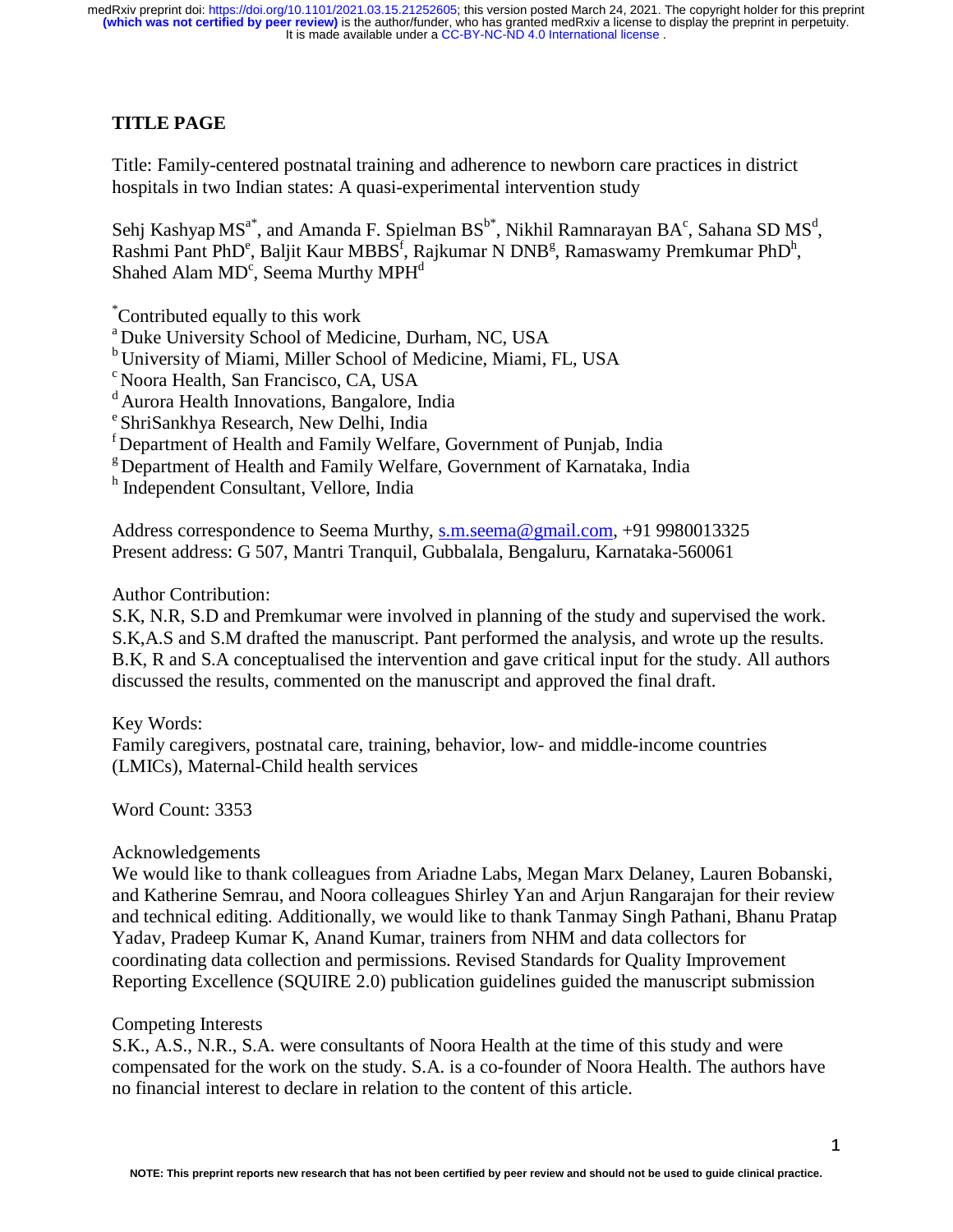# Funding:

This research received no specific grant from any funding agency in the public, commercial or not-for-profit sectors

## Data Sharing:

The data that support the findings of this study are available from the corresponding author, upon reasonable request.

## **ABSTRACT**

**Background and Objectives**: Globally, 2.5 million newborns die within the first month of life annually. The majority of deaths occur in low- and middle-income countries (LMICs), and many of these deaths happen at home. The study assessed if the Care Companion Program (CCP) an in-hospital, skills-based training given to families improves post-discharge maternal and neonatal health outcomes.

**Methods**: This quasi-experimental pre-post intervention study design compared self-reported behavior and health outcomes among families before and after the CCP intervention. Intention to treat analysis included families regardless of their exposure to the intervention. Mixed effects logistic regression model, adjusted for confounders, was fit for all observations. Effects were expressed as Relative Risks (RR) with 95% Confidence Intervals (CI).

**Results**: At 2-weeks post-delivery, telephone surveys were conducted in the pre  $(n = 3510)$  and post-intervention ( $n = 1474$ ) groups from 11 district hospitals in the states of Karnataka and Punjab. The practice of dry cord care improved significantly by  $4\%$ , (RR = 1.04, 95%CI)  $[1.04,1.06]$ ) and skin to skin care by 78% (RR=1.78, 95%CI  $[1.37,2.27]$ ) in the post-intervention group as compared to pre-intervention group. Furthermore, newborn complications reduced by 16% (RR=0.84, 95%CI [0.76,0.91]), mother complications by 12% (RR=0.88, 95%CI [0.79,0.97]) and newborn readmissions by 56% (RR=0.44, 95%CI [0.31,0.61]). Outpatient visits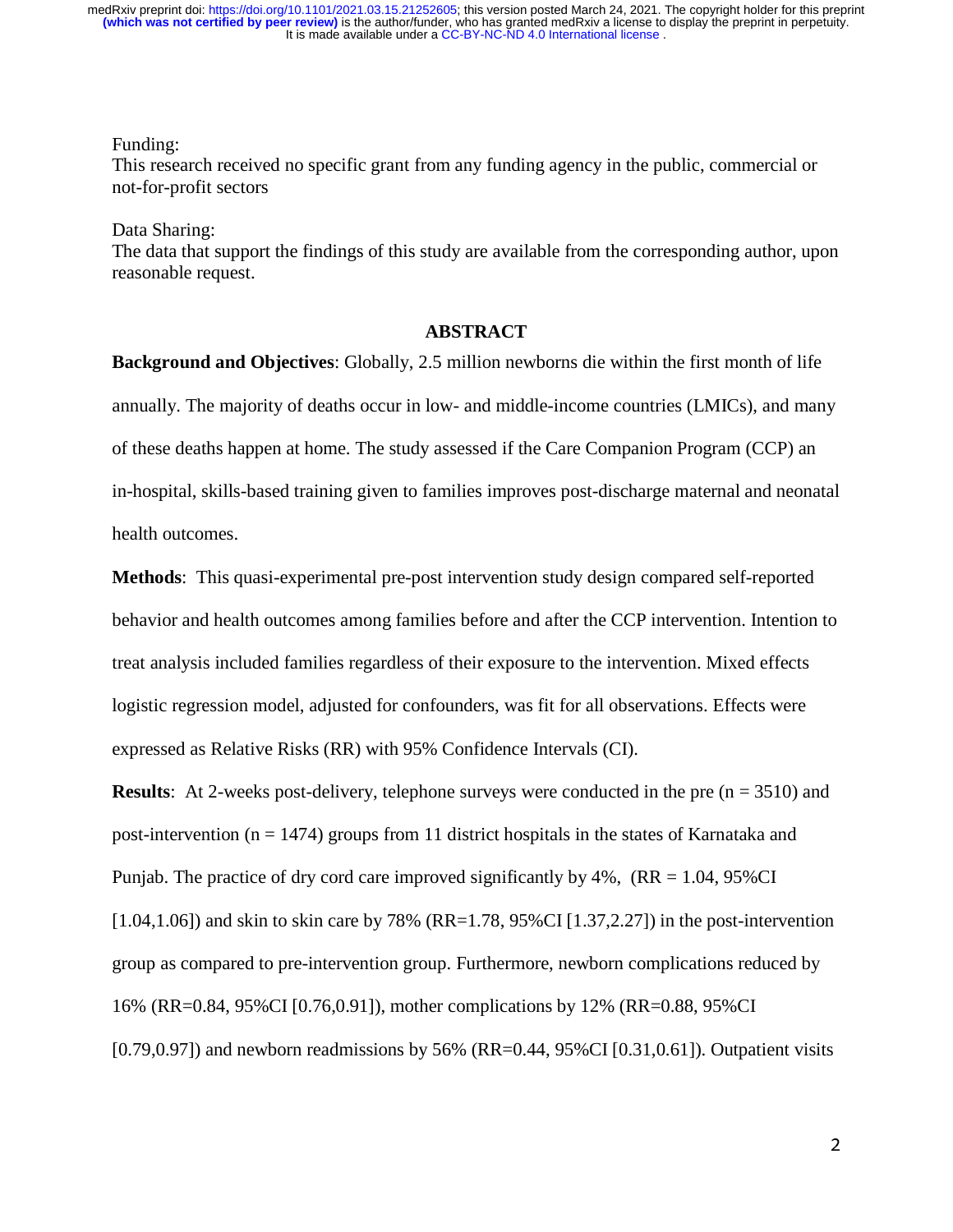increased by 27% (RR=1.27, 95%CI [1.10,1.46]). However, outcomes of breastfeeding, mother's diet, hand-hygiene, and process indicator of being instructed on warning signs were not different. **Conclusion**: Postnatal care should incorporate pre-discharge multi-pronged training of families to improve essential maternal and newborn care practices. The CCP model runs on a publicprivate partnership and is integrated into existing health systems. Our findings demonstrate that it is possible to improve outcomes through a family-centered approach in India. The CCP model can be integrated into formalised hospital processes to relieve overburdened healthcare systems in LMIC settings.

# **ARTICLE SUMMARY:**

## **Strengths and Limitations of this study:**

- 1. Study in 11 public health settings in 2 large Indian States and having large sample size
- 2. Multiple health behaviours measured post-discharge during the neonatal period
- 3. Quasi-experimental study design allows for historical control group in the same setting
- 4. Primary limitation is that all behaviours are self-reported
- 5. Random allocation was not feasible for this group intervention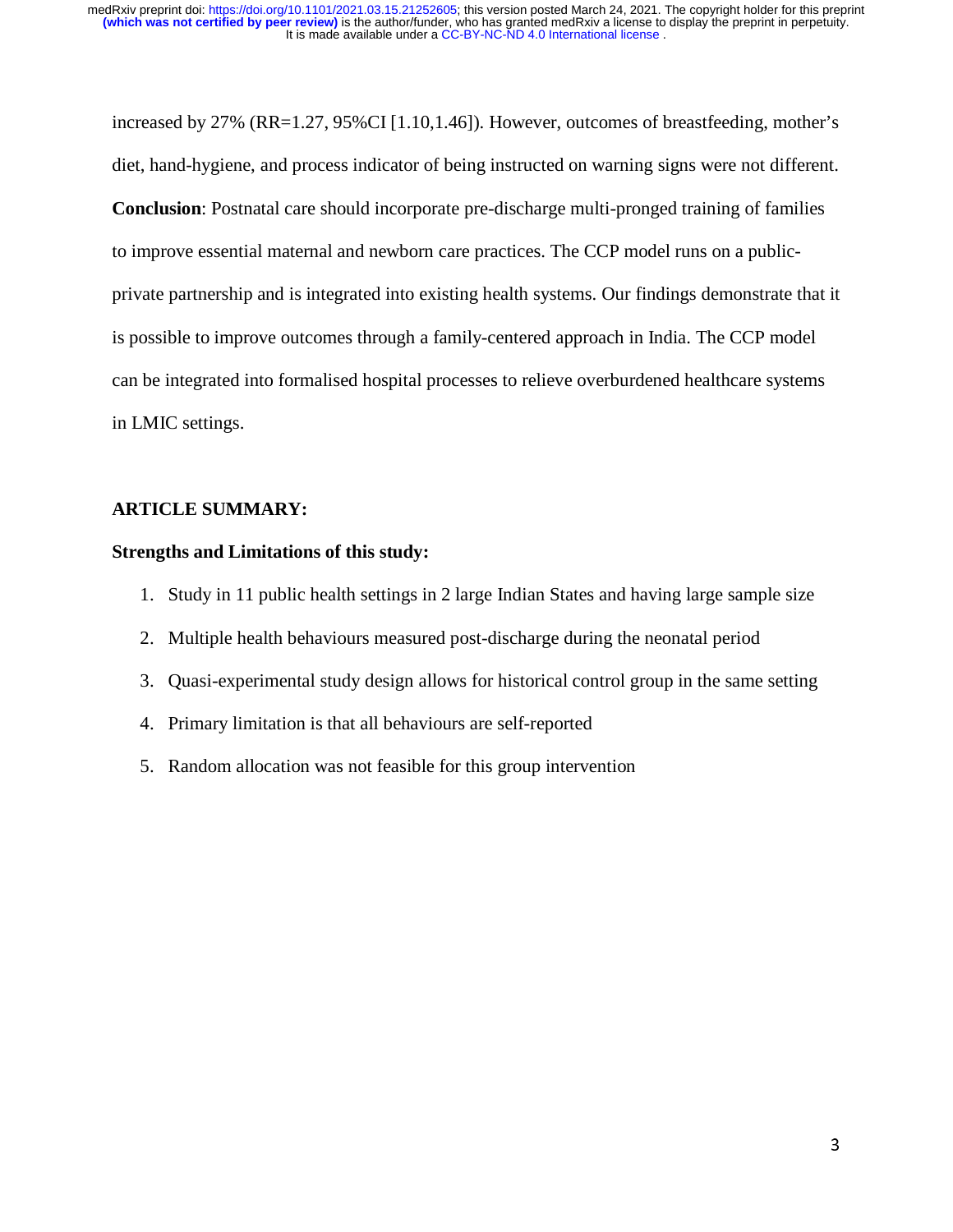# **INTRODUCTION**

| $\mathbf{1}$   | Reducing neonatal morbidity and mortality remains a key goal of health systems in low-                      |
|----------------|-------------------------------------------------------------------------------------------------------------|
| $\overline{2}$ | and middle-income countries (LMICs) where 2.5 million neonatal deaths occur annually[1].                    |
| 3              | India bears 27% of the global burden of neonatal deaths; 750,000 newborns die in India within               |
| $\overline{4}$ | the first month of life annually[2].                                                                        |
| 5              | Although institutional deliveries have nearly doubled in India over the past decade[3],                     |
| 6              | inadequate follow-up has created several gaps in care. Families often miss coming back for                  |
| $\tau$         | scheduled follow-ups, with about 40% dropping out by the first follow-up visit in LMICs[4].                 |
| $8\,$          | Additionally, many patients fall through the safety net as health workers are not able to reach and         |
| 9              | provide care for the newborns at home[5]. Thus irrespective of the place of delivery, most                  |
| 10             | neonatal deaths occur in the home setting[6]. For many families, facility-based childbirth is the           |
| 11             | only window of opportunity to equip families with the knowledge and skills needed to care for               |
| 12             | their newborns.                                                                                             |
| 13             | Postnatal education, particularly predischarge education has been identified as a "low-                     |
| 14             | hanging fruit" to improve newborn outcomes and reduce mortality by improving the adoption of                |
| 15             | newborn care practices <sup>[7,8]</sup> . But key limitations have been identified in the implementation of |
| 16             | such programs. The majority of programs focus on singular health topics, primarily                          |
| 17             | breastfeeding, or impart education to only one family member, most often the mother. These                  |
| 18             | limitations need to be overcome to address unmet educational needs[8].                                      |
| 19             | Hospitals in LMICs can play a key role in imparting postnatal education [4], but without                    |
| 20             | established procedures the delivery of critical health education in-hospital is limited or missed           |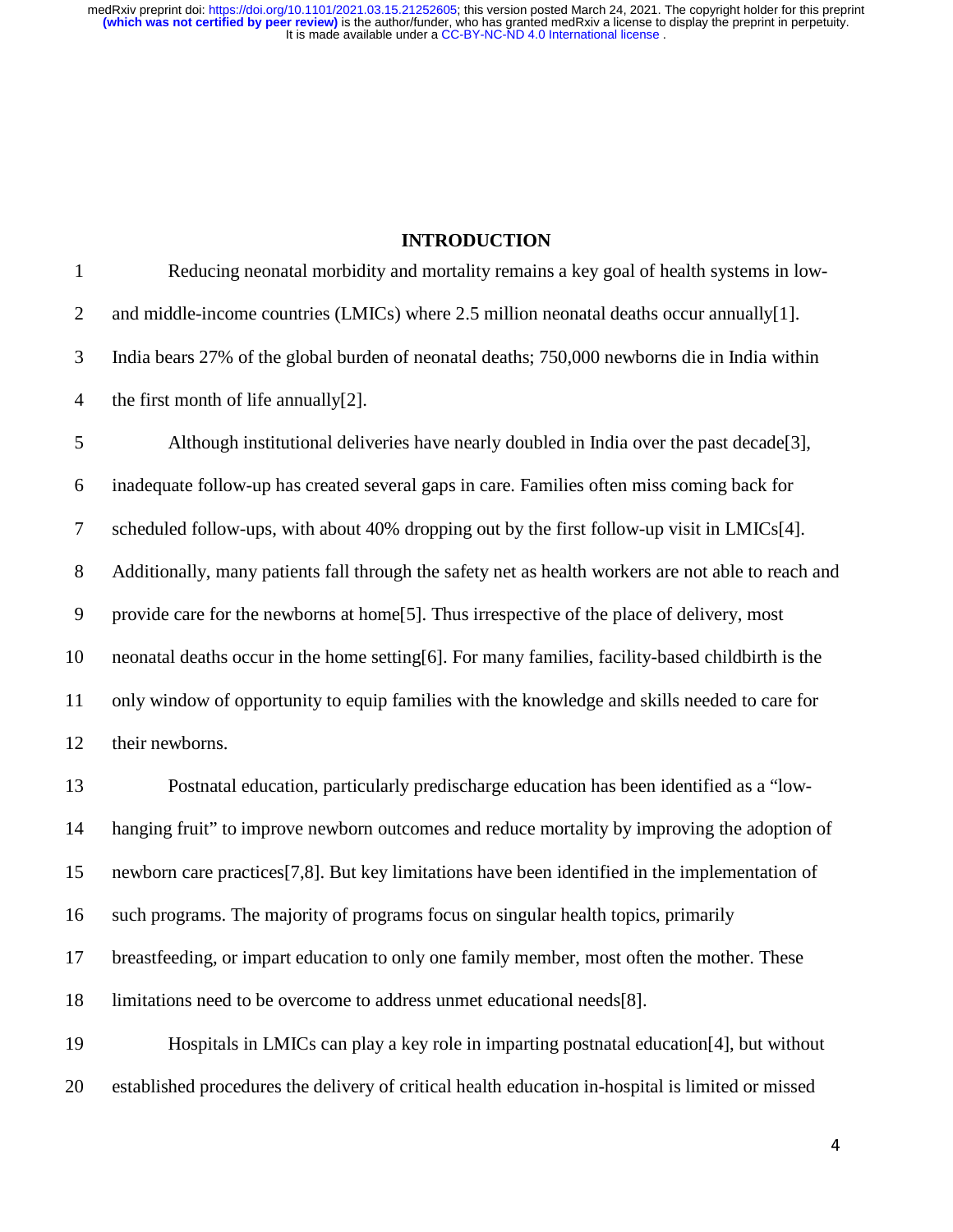21 altogether. A recent survey in district hospitals in India found less than half the mothers reported 22 the receipt of any amount of education post-delivery and before discharge[8]. Moreover, low 23 health literacy, socio-cultural diversity, power dynamics, and language barriers affect patient 24 provider relationships, thereby adding to the difficulty in understanding the advice given by 25 doctors and nurses. Often, families are not prepared for their roles as primary caregivers and 26 essential newborn care practices that could save lives and avert suffering are not followed at 27 home[9].

# 28 **Program Description**

29 Recently, eleven district hospitals in two states in India adopted a novel approach to 30 patient education with families in hospitals being trained on essential newborn care, post-31 delivery. Noora Health inspired Care Companion Program (CCP) was implemented as a public-32 private partnership undertaking in two states of India. The program has an evidence-based 33 curriculum for postnatal counselling, covering multiple behaviors for improving neonatal and 34 maternal health[10] Skills to facilitate behavioral change and promote healthy outcomes are 35 taught; they include family's understanding and practice of key healthy behaviors, healthcare 36 system's support for family engagement, health care seeking by the families, and complications. 37 Mothers and families are taught these skills in group sessions held in the hospitals.

38 Tools and methods to teach this curriculum were created using a human-centered design 39 process including needs-finding interviews with families and discussions with local and regional 40 health experts. The CCP trained nurses and counselors in the district hospitals primarily in health 41 communication skills to engage their audiences[10]. Trainers were taught adult learning 42 principles and methods of empathic medical communication. Train-the-trainer sessions took 43 place over two 8-hour days. Visuals and materials were tailored to the cultural practices of local

5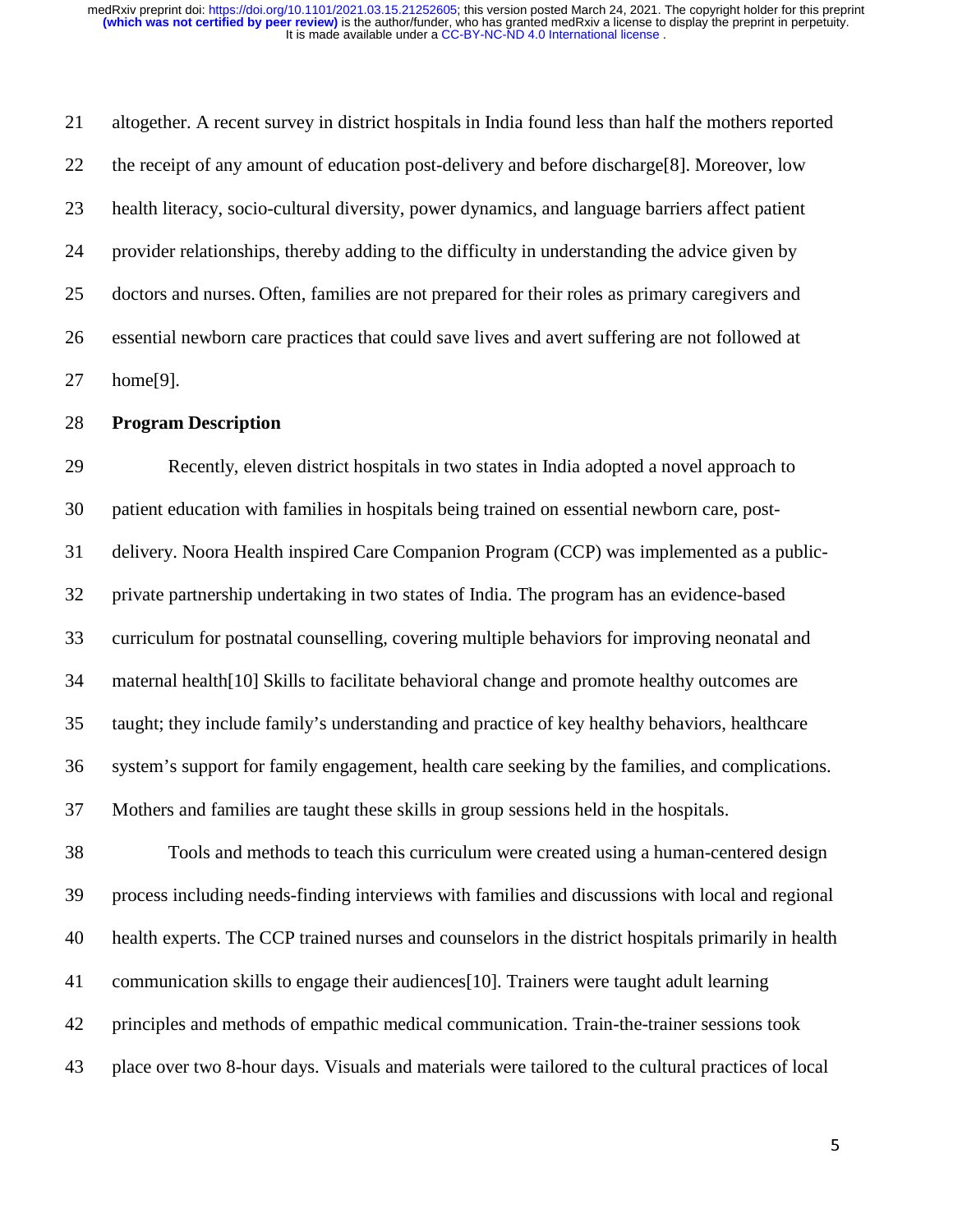44 populations using field testing, key informant interviews and iterative design. Final sign-off on 45 the materials was granted by the Departments of Health in the respective states as well as District 46 Surgeons and Medical Officers of each hospital. The materials included videos which are played 47 on a television monitor installed in the postnatal wards, flipcharts, dolls for role-play, and hand-48 outs. A rotational district specific and ward specific roster was created in order to cover all 49 deliveries and these trainers take turns in taking group classes for families. 50 The training session involved formal group sessions with families in postnatal wards. The 51 frequency of these classes depended on patient turn-over-rates in the particular ward of the 52 facility. For instance, the classes in postnatal wards of vaginal delivery mothers were more 53 frequent (twice a week or more) than in cesarean section wards (once a week or more). On 54 average, each facility ran 1-2 sessions per week. The primary SMART aim of the CCP is to 55 improve patients' post-discharge outcomes, reduce complications and increase families' 56 adherence to recommended newborn care practices. Our objective in the study was to assess the 57 effect of CCP on family's reported adoption of newborn care practices and newborn outcomes in 58 the neonatal period.

## 59 **METHODS**

#### 60 **Study Design**

61 We conducted a quasi-experimental study where a pre-intervention group received 62 standard of care (SoC) and served as an historical control and the post-intervention group 63 receiving the CCP served as the intervention arm. All outcomes were self-reported by the mother 64 or a primary caregiver who lived with the mother and were collected at 2-weeks post-delivery 65 via telephone survey. We were interested in the overall effect of the program at the systems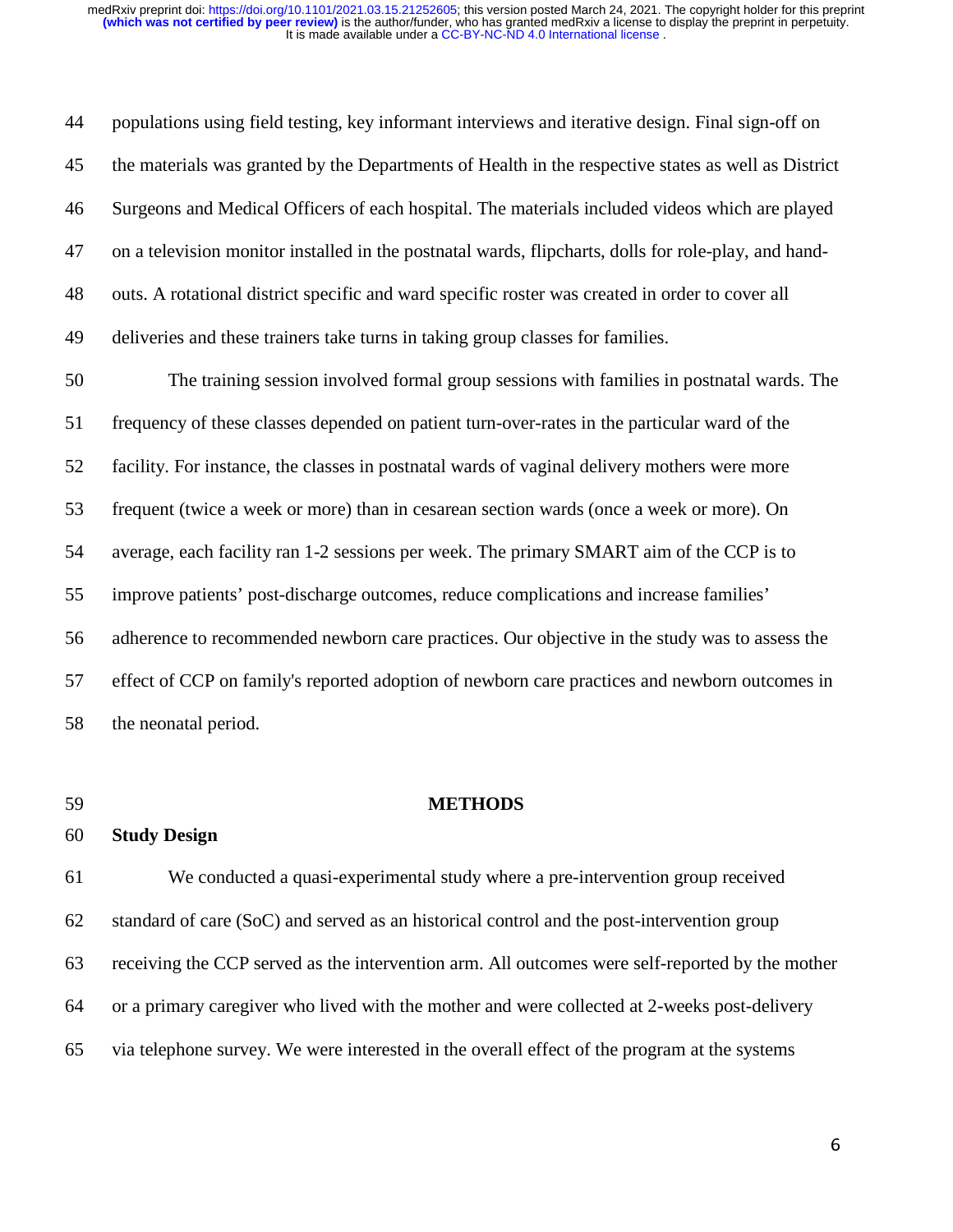| 66 level. Hence intention to treat analysis was applied so that families were included in the analysis |
|--------------------------------------------------------------------------------------------------------|
| 67 regardless of their individual level of exposure to postnatal education.                            |

68 Eleven district hospitals were selected by the governments of Punjab (5 hospitals) and 69 Karnataka (6 hospitals) to launch the Care Companion Program as a pilot program in the state. 70 These hospitals have delivery rates ranging from 100-800 deliveries per month and are the 71 primary government hospitals in their respective districts. 72 Pilot district hospitals were selected based on need for the program as determined by the 73 state governments and willingness among the district hospital leads to implement the program. 74 The CCP was launched in July 2017 and by August 2017 all hospitals were running the CCP. 75 Families in the pre intervention group were recruited between May and June 2017. And for the 76 post intervention group, between August and October 2017.

### 77 **Sample**

78 Field investigators created a list of deliveries each day referencing the hospital's delivery 79 registers. Using survey software, we selected a random sample of women who delivered a 80 newborn in the hospital during the study timeframe. Field investigators checked for inclusion and 81 exclusion criterion by talking to the families and using individual patients' chart data and 82 developed a final list. The study was powered to detect a 19% improvement in exclusive breast 83 feeding (EBF) practices at 6-weeks. Assuming 30% EBF at 6-weeks for the SoC group, to detect 84 19% improvement in EBF at 6-weeks for the CCP group, a sample size of at least 1425 85 participants in each group would be sufficient at 5% level with 90% power.

#### 86 **Inclusion and exclusion criteria**

87 All women who delivered a live newborn in the selected district hospitals during the 88 study recruitment were eligible and included in the study sampling frame. Families were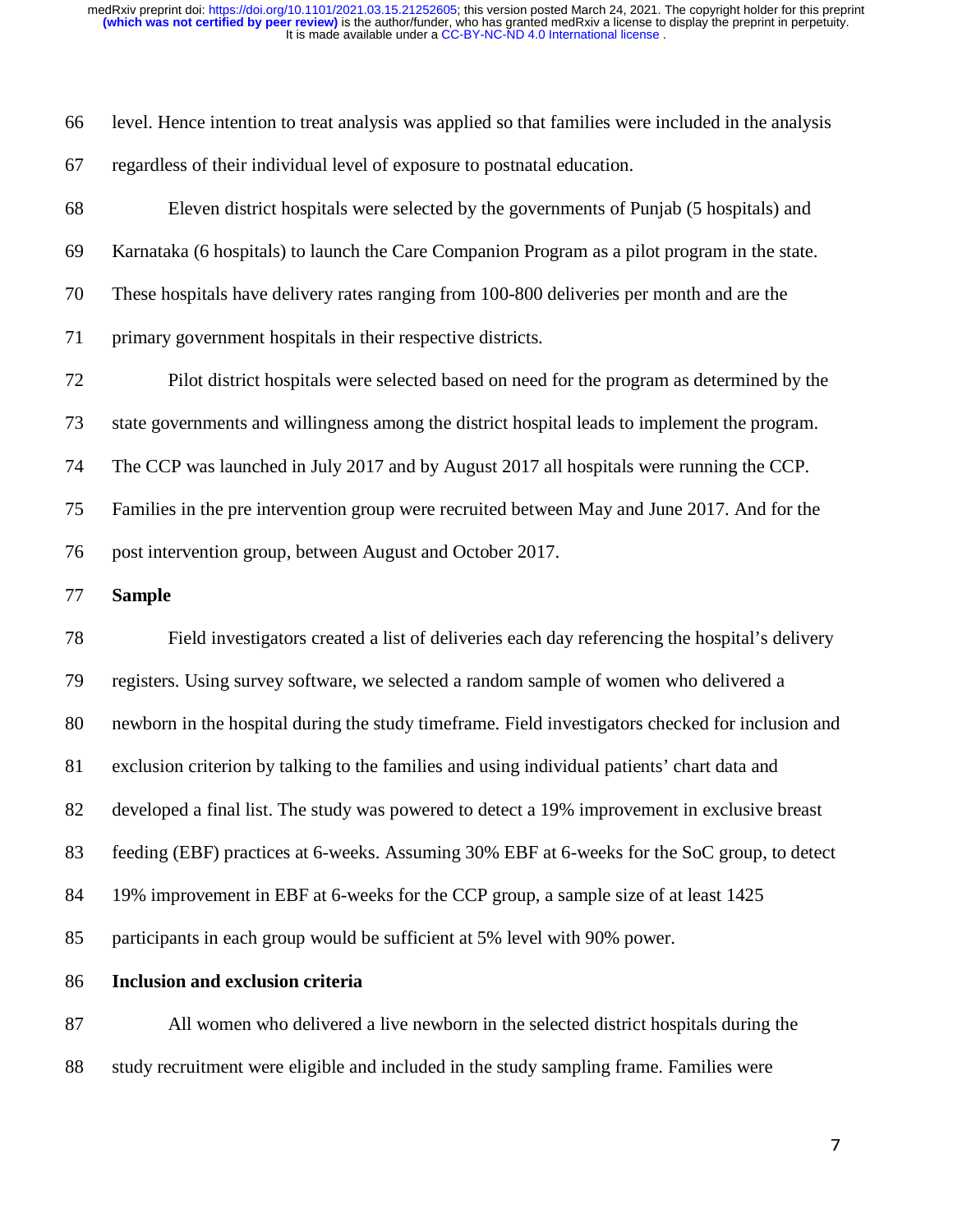89 excluded from participating if baby or mother died during hospital stay or by the time of the 90 survey call, mother was younger than 18 years, no one living near the mother had access to a 91 telephone, no one living with the mother spoke one of the multiple languages the surveyors 92 spoke, mother or baby were transferred to another hospital during their stay in the hospital, 93 medicolegal cases and if the mother left the hospital before data collectors could collect 94 telephone numbers. 95 **Ethics and consent** 96 Participants provided oral informed consent in their primary language for participation. 97 All surveys were recorded. The study was approved after review by local health authorities. ACE 98 Independent Ethics Committee, (DCGI Reg. No. ECR/141/Indt/KA/2013) provided approval for 99 the study. 100 **Patient and public involvement** 101 Study questionnaires were piloted with the target population prior to the start of study 102 data collection and based on the pilot feedback. The instrument was fine-tuned for the comfort 103 and understanding of the patient population. 104 Once published, participants will be informed of the results through a dedicated section in 105 the website (www.noorahealth.org), each hospital involved will be sent the results and the 106 Government stakeholders at the state level will be informed. 107 **Measurements**  108 Population based surveys like the Demographic and Health Survey [11] and National 109 Family Health Survey [12] collect limited data about newborn care practices and neonatal and 110 post-partum maternal health, only measuring breastfeeding practice and the occurrence of 111 excessive vaginal bleeding or fever in the postpartum period. The study team developed and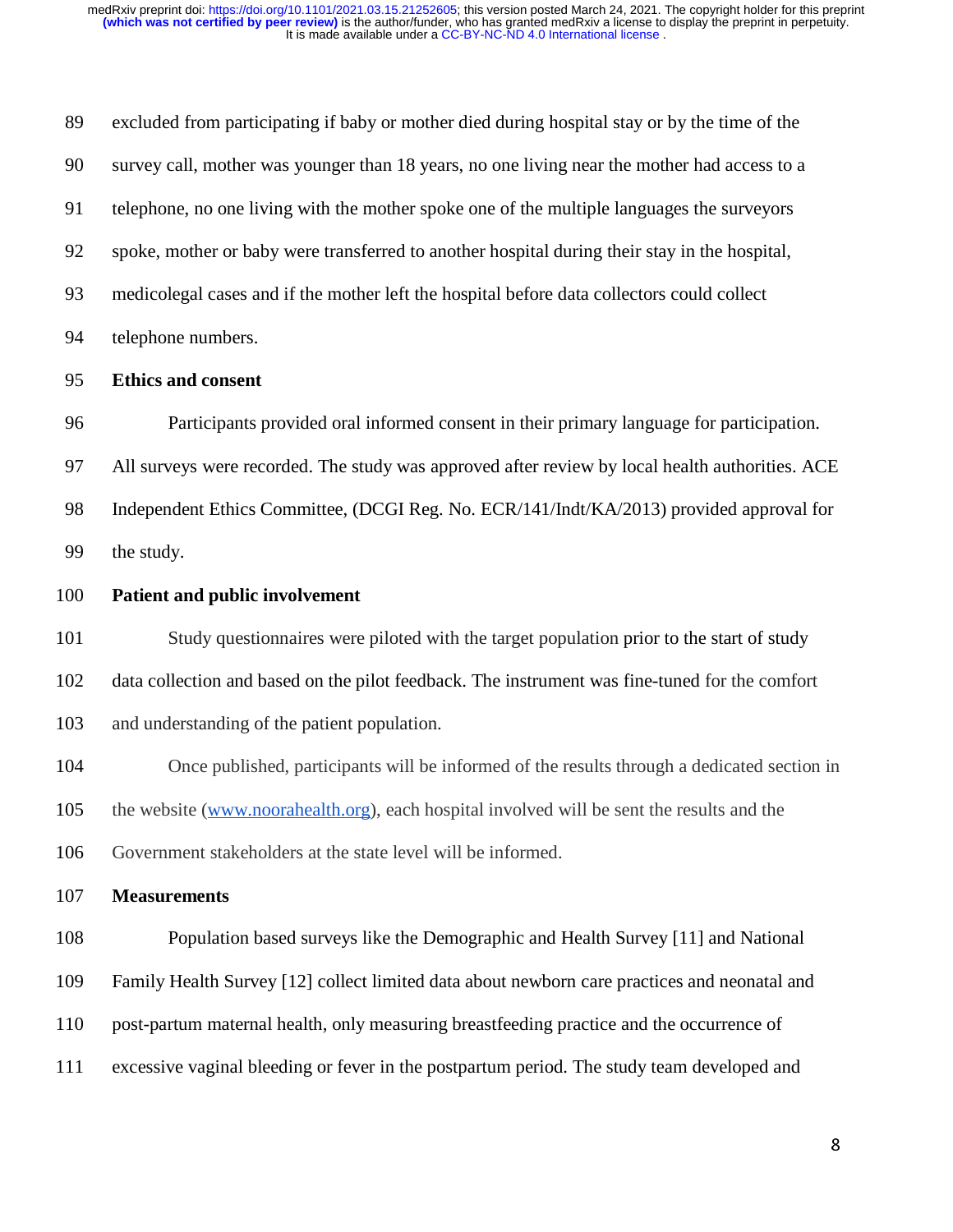112 tested a phone-survey to additionally measure other newborn care practices that are shown to 113 reduce newborn illness and death: skin to skin care, exclusive breastfeeding, infection prevention 114 including handwashing and clean umbilical cord care, and care seeking for newborn illness. In 115 addition, we chose to measure receipt of post-delivery instructions and problems like 116 hospitalization and readmissions.

117 A phone-survey was developed in English and translated into Kannada, Hindi and 118 Punjabi by certified translators. Given all measures were self-reported, several techniques were 119 employed in the design of the survey to minimize desirability bias and recall bias: open-ended 120 questions, small recall periods and specific question ordering. Where there was overlap in 121 measurement, questions about EBF and postpartum complications were adapted from the NFHS 122 and DHS surveys. The translated surveys were evaluated for face and content validity by survey 123 managers fluent in the language and familiar with the study aims. Subsequently, the survey was 124 tested with 20 families for understandability. Lastly, the survey was backtranslated by the study 125 team that was bilingual and assessed.

126 The survey was electronically programmed into SurveyCTO, a tool for digital data 127 collection. Required responses, response validity checks and skip patterns were used to ensure 128 completeness of data; thus, only missing data occurred when a survey respondent abandoned the 129 survey. In addition, survey phone calls were recorded with permission of families and one survey 130 per investigator was audited daily by survey managers for survey response accuracy and quality. 131 Families were asked to provide 2 phone numbers and preferred time of calling. Phone calls were 132 made for 5-7 consecutive days, before classifying them as not contactable. The primary outcome 133 measures are described in Table 1. Confounders measured were age of the mother, sex of the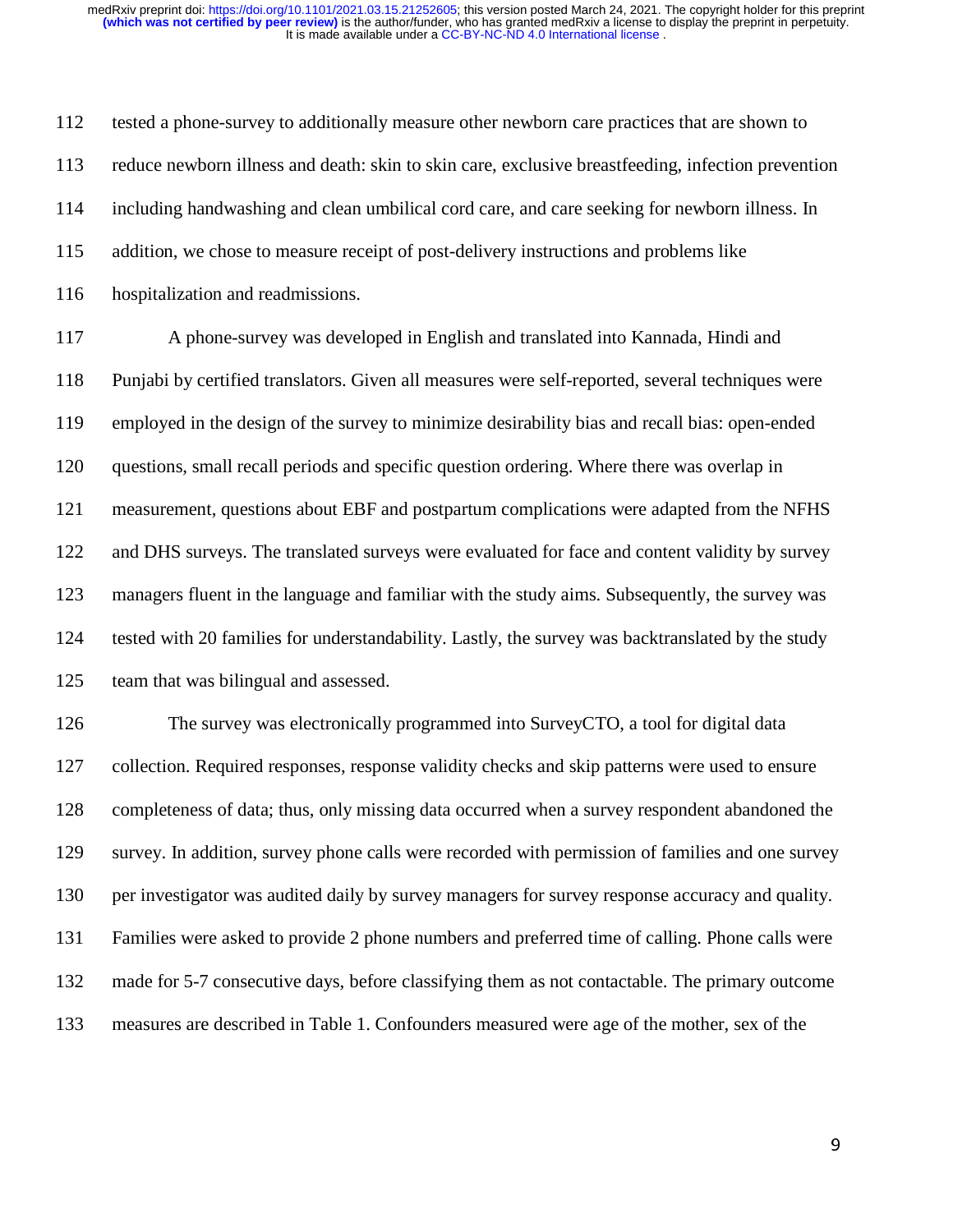- 134 baby, whether the baby was premature or not, education of the mother, birth weight less than
- 135 2500 gms, parity, delivery type and whether the baby was sent to SNCU.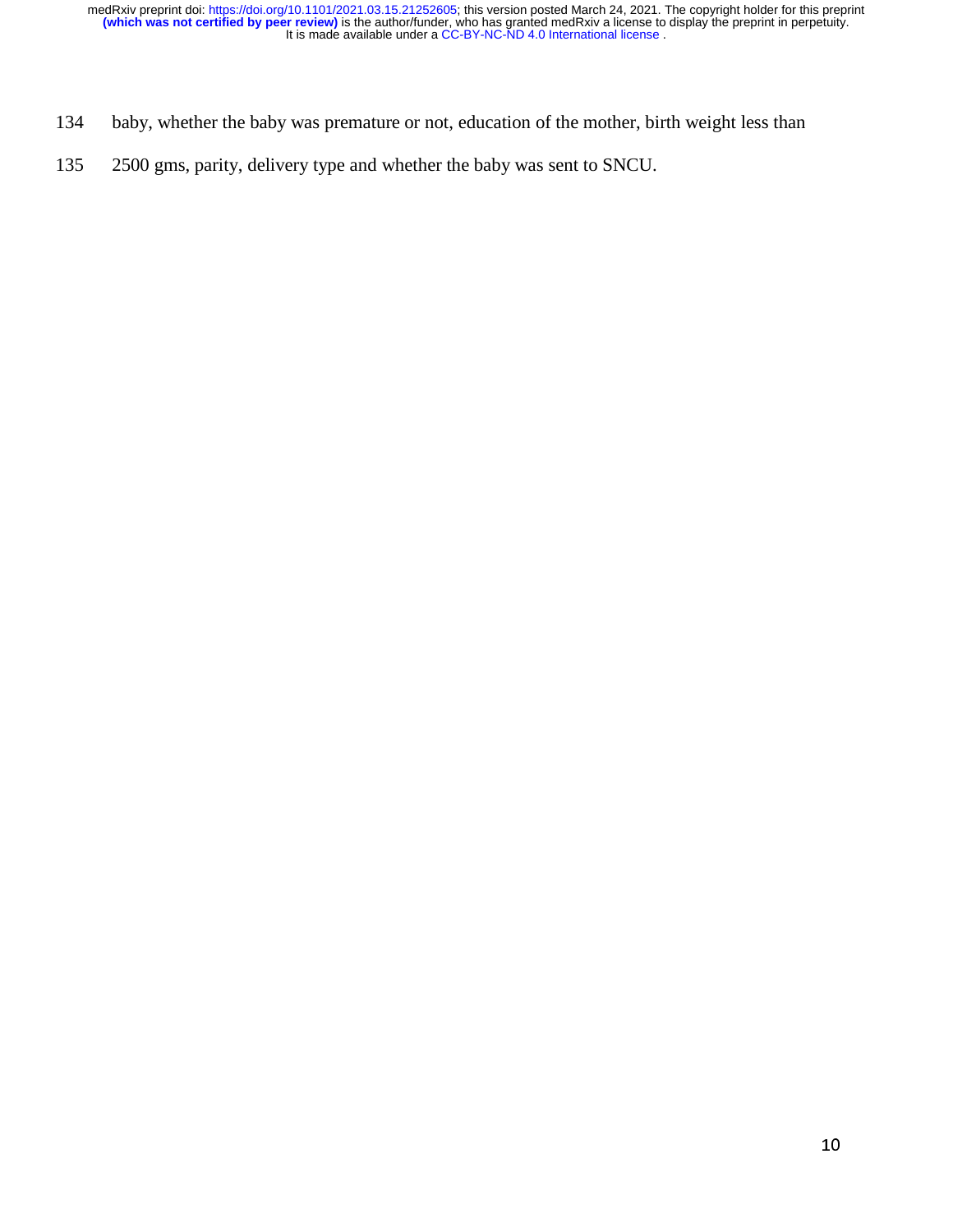| Healthy<br>behaviors | Baby exclusively breastfeed in the past 24 hours                                                                                                                   | [Yes] If family reported only feeding breastmilk in the previous 24 hours                                                                                                                            |  |  |  |  |
|----------------------|--------------------------------------------------------------------------------------------------------------------------------------------------------------------|------------------------------------------------------------------------------------------------------------------------------------------------------------------------------------------------------|--|--|--|--|
|                      |                                                                                                                                                                    | [No] If family reported feeding anything else                                                                                                                                                        |  |  |  |  |
|                      | Proper umbilical cord care (nothing on cord) since birth                                                                                                           | [Yes] If family applied nothing or only ointment/powder provided by doctor                                                                                                                           |  |  |  |  |
|                      |                                                                                                                                                                    | [No] For all other situations                                                                                                                                                                        |  |  |  |  |
|                      | Home practice of skin-to-skin care for any duration as<br>described by baby without clothes (with/without diaper) being<br>placed prone on the mother's bare chest | [Yes] If family reported being aware of skin-to-skin care and any member practicing it with the<br>baby at home                                                                                      |  |  |  |  |
|                      |                                                                                                                                                                    | [No] If the family was not aware or had not practiced it at home                                                                                                                                     |  |  |  |  |
|                      | Handwashing as measured by use of soap                                                                                                                             | [Yes] If family reported (unprompted) using soap when washing their hands                                                                                                                            |  |  |  |  |
|                      |                                                                                                                                                                    | [No] Does not use soap                                                                                                                                                                               |  |  |  |  |
|                      | Unrestricted maternal diet (no restriction of specific foods, no<br>restriction on total quantity of food or water)                                                | [Yes] If the mother had not restricted either food or water after delivery                                                                                                                           |  |  |  |  |
|                      |                                                                                                                                                                    | [No] If the mother had decreased either food or water                                                                                                                                                |  |  |  |  |
| Complications        | Mother Complication                                                                                                                                                | [Yes] If mother reported any of the following:<br>Fever Pus or redness from the caesarean section site or vaginal episiotomy area<br>Swelling or pain in the breast<br>[No] For all other situations |  |  |  |  |
|                      |                                                                                                                                                                    |                                                                                                                                                                                                      |  |  |  |  |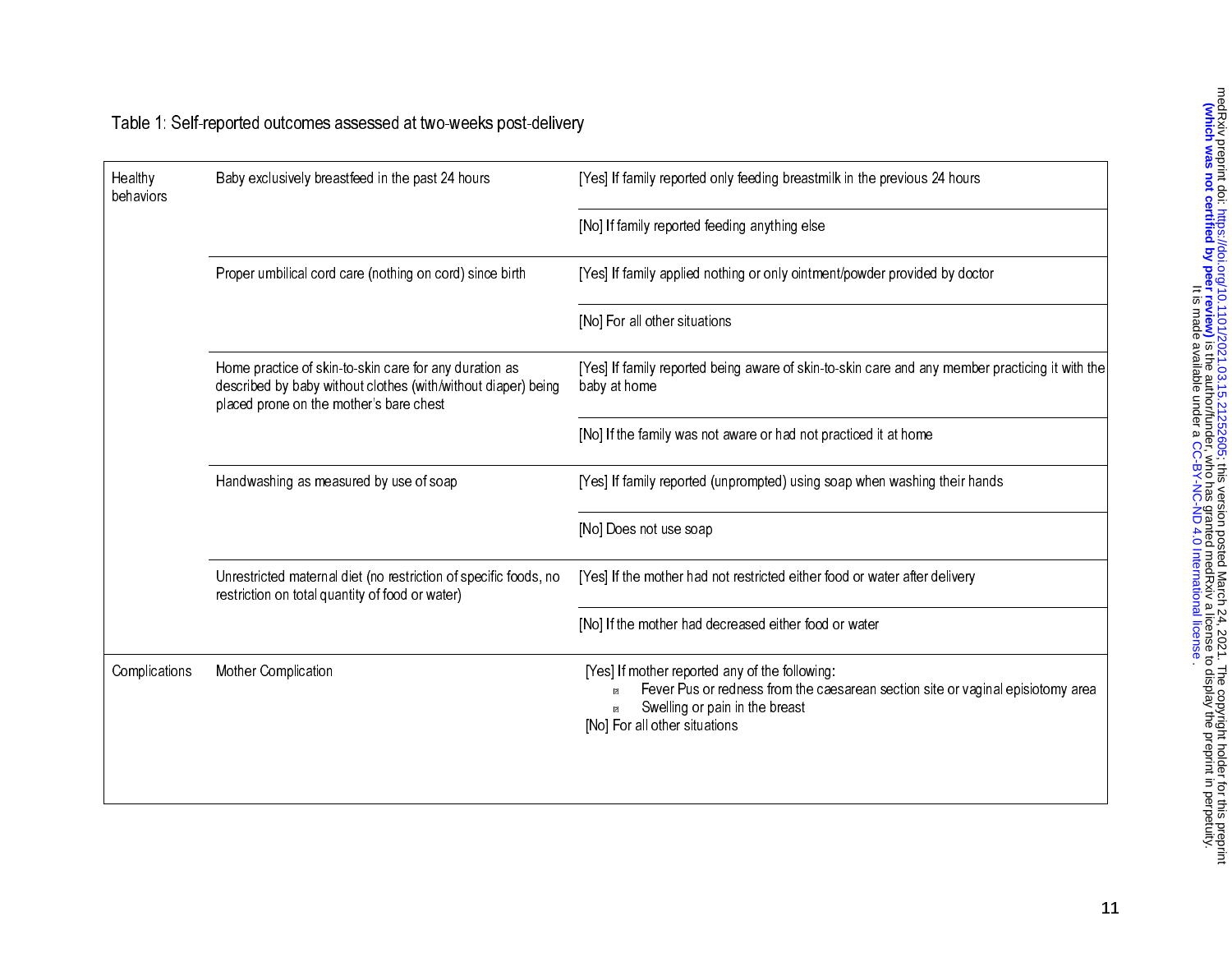|            | <b>Baby Complication</b>                                     | [Yes] If baby experienced any of the following:<br>Fever, cough<br>Umbilical problem (pus or redness)<br>Sustained inactivity or inconsolable crying or refusal to feed<br>[No] For all other situations |
|------------|--------------------------------------------------------------|----------------------------------------------------------------------------------------------------------------------------------------------------------------------------------------------------------|
| Healthcare | Baby ever readmitted to hospital post-discharge              | [Yes]<br>[No]                                                                                                                                                                                            |
| seeking    | Baby ever taken to a clinic or hospital for outpatient visit | [Yes]<br>[No]                                                                                                                                                                                            |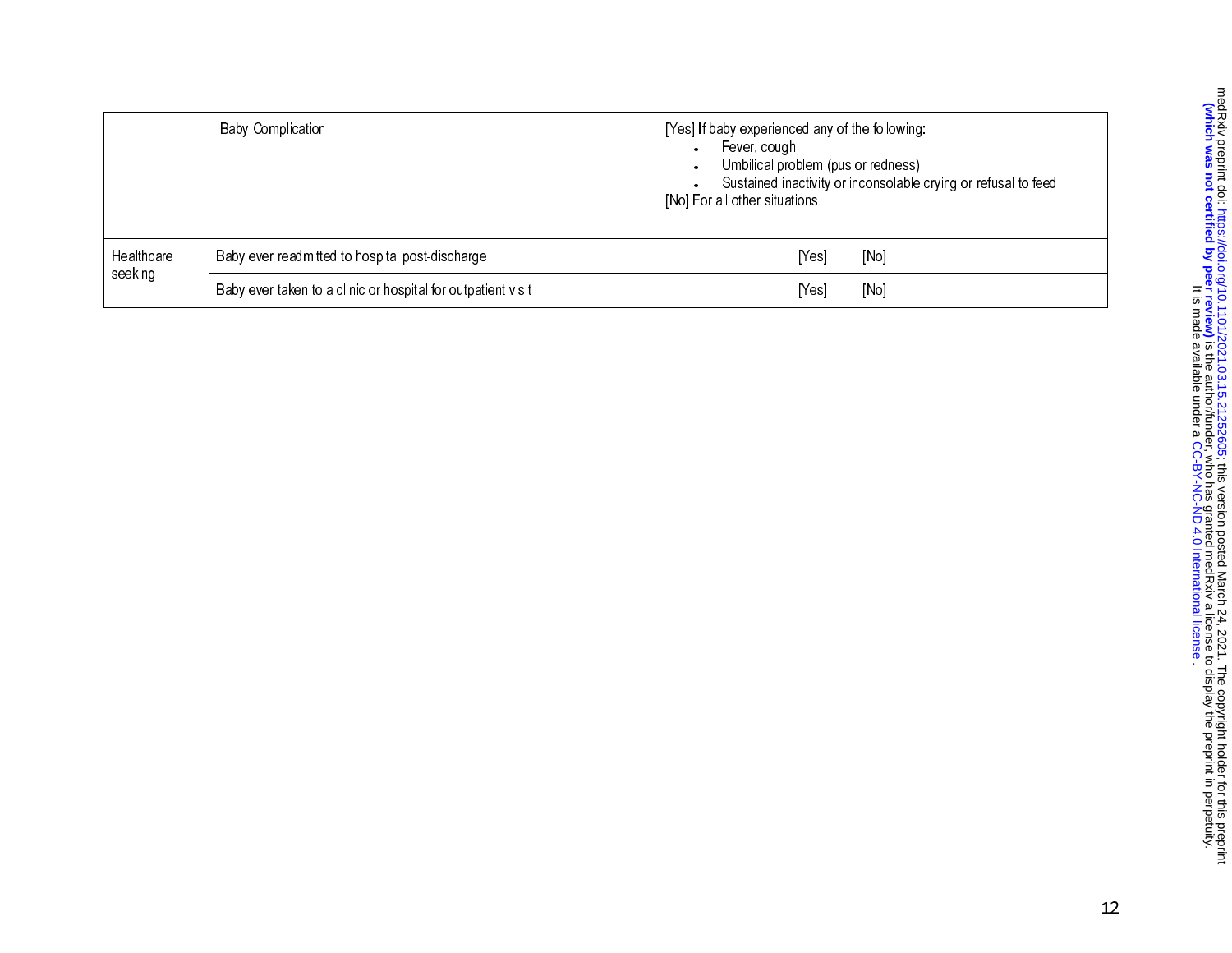136

#### 137 **Data Analysis**

138 Description of the maternal and child socio-demographic characteristics and confounding 139 variables such as birth weight, gender of baby, whether the delivery was premature, whether it 140 was first pregnancy and whether delivery was through C-section was done using frequencies and 141 percentages. Chi-square test for independence of characteristics between the two intervention 142 phases was used to test significance at 5% level. Logistic regression models with bootstrap 143 standard error were used to assess the effect of intervention on odds of outcome. In the first step, 144 a null model was fit with no predictors. Then models were fit separately for each outcome 145 specified in Table 1 with the intervention group as the primary independent variable and adjusted 146 for confounders. All models were executed for the full sample. Model information efficiency 147 was compared using Akaike's information criterion (AIC). Effect estimates were in terms of risk 148 ratios which were calculated from odds ratios and significance was reported at 95% confidence. 149 **RESULTS**  150 We collected 1,507 survey responses from the control families receiving SoC before the 151 launch of the CCP and 3,634 responses from the intervention families in the CCP group. Out of 152 the two selected states, more respondents from Karnataka were in the SoC group (57.4%) as well 153 as the CCP group (68.9%). 154 Participant demographics are detailed in Table 2. Overall, mother's age distribution, first 155 pregnancy, type of delivery, baby's gender, birth weight (<2500g), and preterm status were 156 similar between the two groups. Further, mother's educational attainment was significantly

157 different (p=0.01) in both phases. However, when combining the education categories, the counts

158 were not statistically different with approximately 1273 (86.3%) of participants in the pre-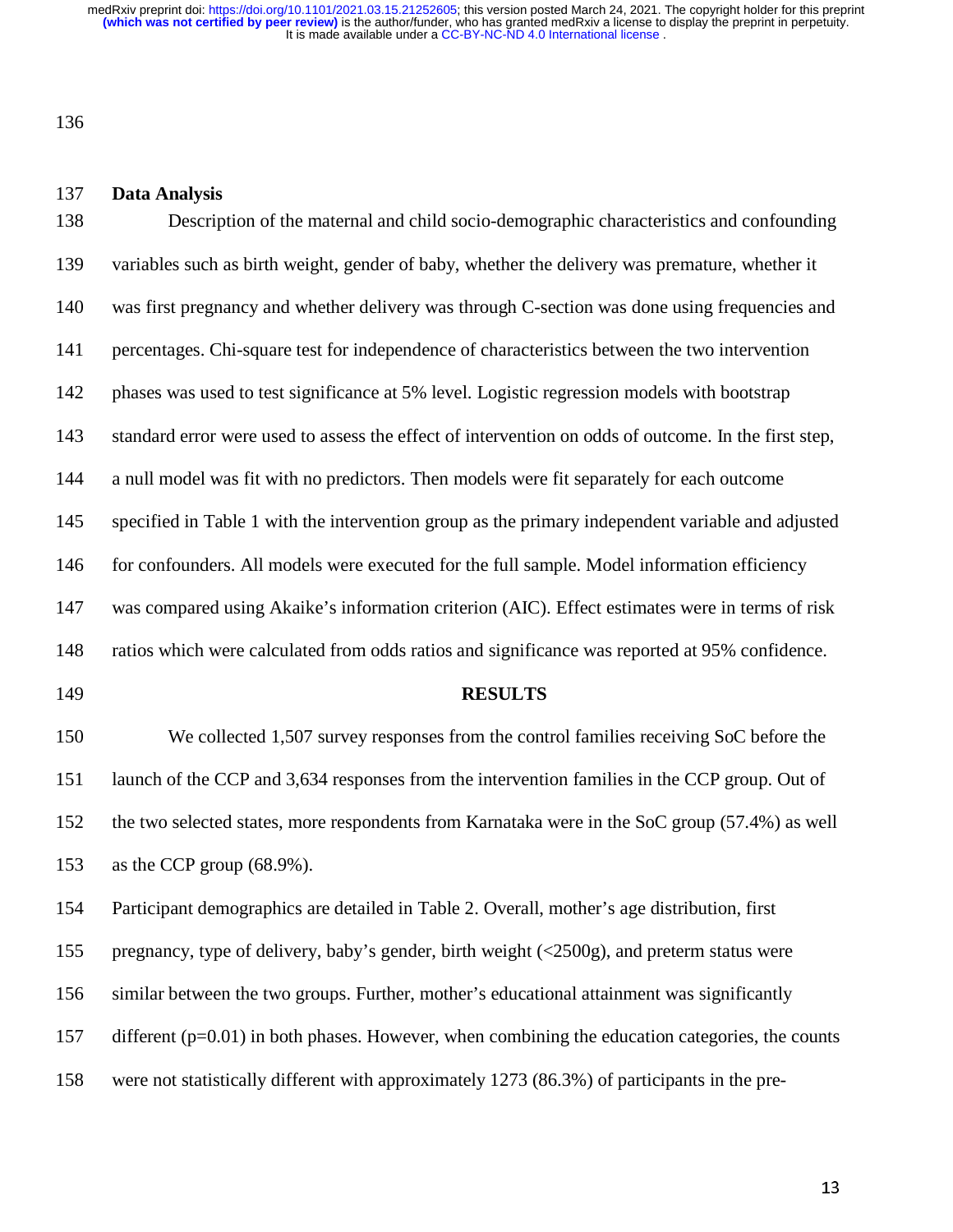- 159 intervention group with no schooling and 3125 (89%) participants in the post-intervention group
- 160 with some schooling. In each intervention group, almost fifty percent had attained schooling up
- 161 to the 6-10th grade category.

Table 2: Basic demographic characteristics of participants

|                            | Pre-intervention (SoC*) |      | Post-intervention (CCP1) |      | P Value‡ |
|----------------------------|-------------------------|------|--------------------------|------|----------|
| Characteristics            | $\mathsf{N}$<br>1474    | $\%$ | ${\sf N}$<br>3510        | $\%$ |          |
| Mother age (years)         |                         |      |                          |      | 0.055    |
| 0.18                       | $\overline{4}$          | 0.3  | 34                       | 1.0  |          |
| 19-25                      | 1036                    | 703  | 2493                     | 71.0 |          |
| 26 30                      | 364                     | 24 7 | 817                      | 233  |          |
| 31-40                      | 70                      | 4.7  | 166                      | 4.7  |          |
| Mother education           |                         |      |                          |      | 0.01     |
| No education               | 201                     | 13.6 | 385                      | 11.0 |          |
| 1-5 grade                  | 124                     | 8.4  | 272                      | 7.7  |          |
| 6-10 grade                 | 725                     | 49.2 | 1741                     | 49.6 |          |
| 11-12 grade                | 297                     | 20.1 | 761                      | 21.7 |          |
| Graduate                   | 112                     | 76   | 331                      | 94   |          |
| Other/Refused              | 15                      | 1.0  | 20                       | 0.6  |          |
| Male baby                  | 778                     | 52.8 | 1855                     | 52.8 | 0.99     |
| Premature (<37 weeks)      | 306                     | 20.8 | 701                      | 20.0 | 0.553    |
| Low Birth Weight (<2500 g) | 461                     | 31.3 | 1125                     | 32.1 | 0.615    |
| C-Section delivery         | 720                     | 48.8 | 1649                     | 470  | 0.241    |
| First pregnancy            | 721                     | 48.9 | 1626                     | 46.3 | 0.101    |

**\*** SOC, Standard of Care; **†** Care Companion Program

**‡** p-values are from chi-square test of independence

- 162 The unadjusted and adjusted risk ratios for outcomes in the CCP group compared with the SoC
- 163 group is shown in Table 3 and the adjusted risk ratios in Figure 1.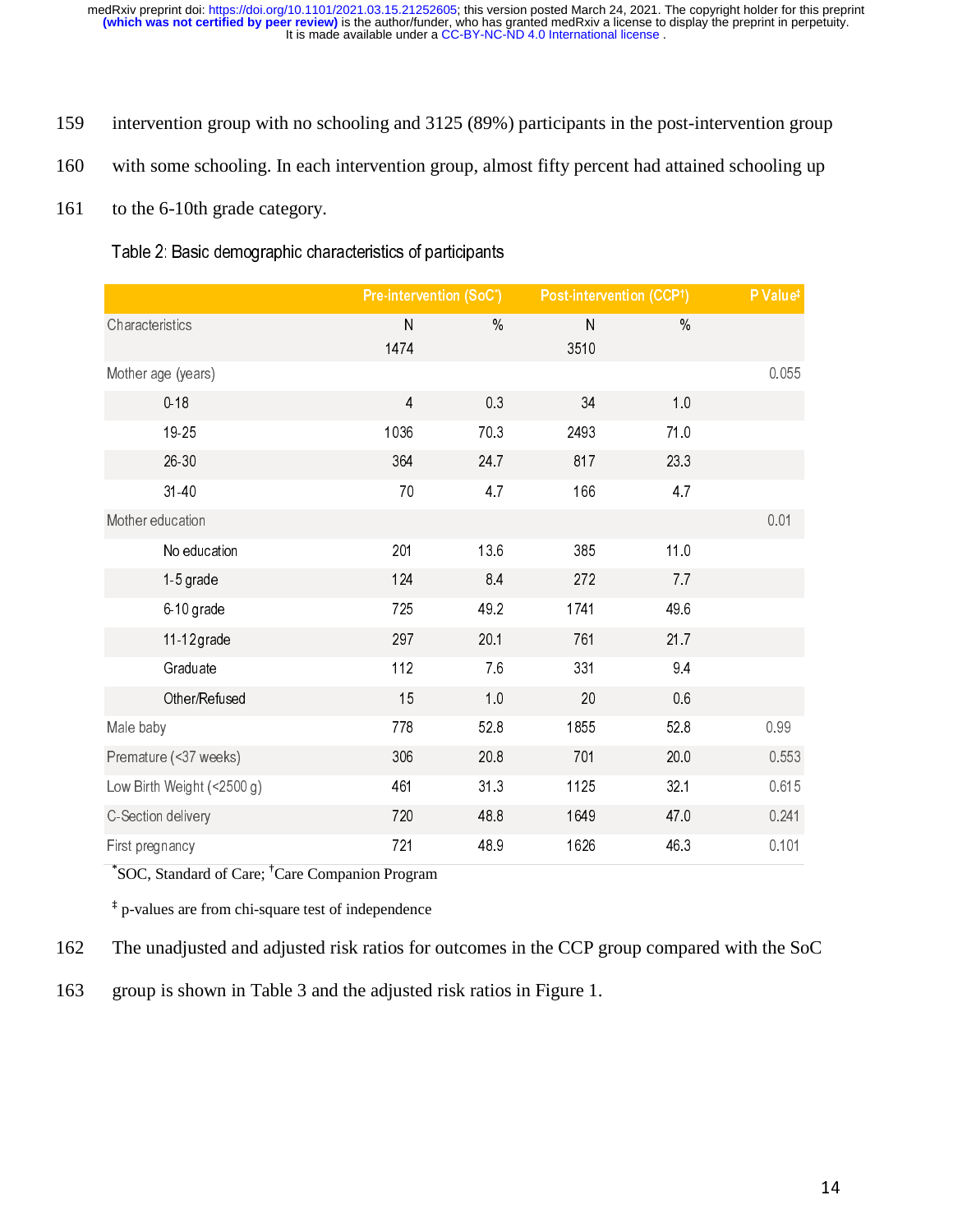# Table 3: Risk ratios for the post-intervention CCP group as compared to the pre-intervention SoC group

| <b>Outcomes</b>                         | $Soc^* N$ (%) | <b>CCP1 N (%)</b> | <b>Risk Ratio</b> |                       | 95% Cl <sup>§</sup>         |
|-----------------------------------------|---------------|-------------------|-------------------|-----------------------|-----------------------------|
|                                         | 1474          | 3510              | Unadjusted        | Adjusted <sup>#</sup> |                             |
| Health systems engagement -instructions |               |                   |                   |                       |                             |
| Baby care                               | 482           | 1268              | 1.10              | 1.10                  | $(1.01, 1.19)$ \[           |
|                                         | (32 70)       | (36.13)           |                   |                       |                             |
| <b>Warning Signs</b>                    | 428           | 1171              | 1.15              | 1.08                  | (0.97, 1.18)                |
|                                         | (29.04)       | (33.36)           |                   |                       |                             |
| Healthy behaviors                       |               |                   |                   |                       |                             |
|                                         |               |                   |                   |                       |                             |
| Exclusive breast                        | 1232          | 3076              | 1.05              | 1.02                  | (0.99, 1.04)                |
| feeding                                 | (83.58)       | (8764)            |                   |                       |                             |
| Skin to skin care                       | 71            | 324               | 192               | 1.78                  | (1.37, 2.27)                |
|                                         | (482)         | (9.23)            |                   |                       |                             |
| Dry cord care                           | 1292          | 3201              | 1.04              | 1.04                  | $(1.02, 1.06)$ <sup>T</sup> |
|                                         | (8765)        | (91.20)           |                   |                       |                             |
|                                         |               |                   |                   |                       |                             |
| Mother's diet                           | 449           | 1083              | 1.01              | 1.03                  | (0.94, 1.13)                |
|                                         | (30.46)       | (30.85)           |                   |                       |                             |
| Hand hygiene                            | 1150          | 2666              | 097               | 0.98                  | (0.94, 1.01)                |
|                                         | (78.02)       | (75.95)           |                   |                       |                             |
| Healthcare seeking                      |               |                   |                   |                       |                             |
| Readmission                             | $70$          | 78                | 047               | 0.44                  | (0.31, 0.61)                |
|                                         | (4.75)        | (2.22)            |                   |                       |                             |
|                                         |               |                   |                   |                       |                             |
| Outpatient visits                       | 218           | 658               | 1.27              | 127                   | $(1.10, 1.46)$ <sup>T</sup> |
|                                         | (14.81)       | (18.76)           |                   |                       |                             |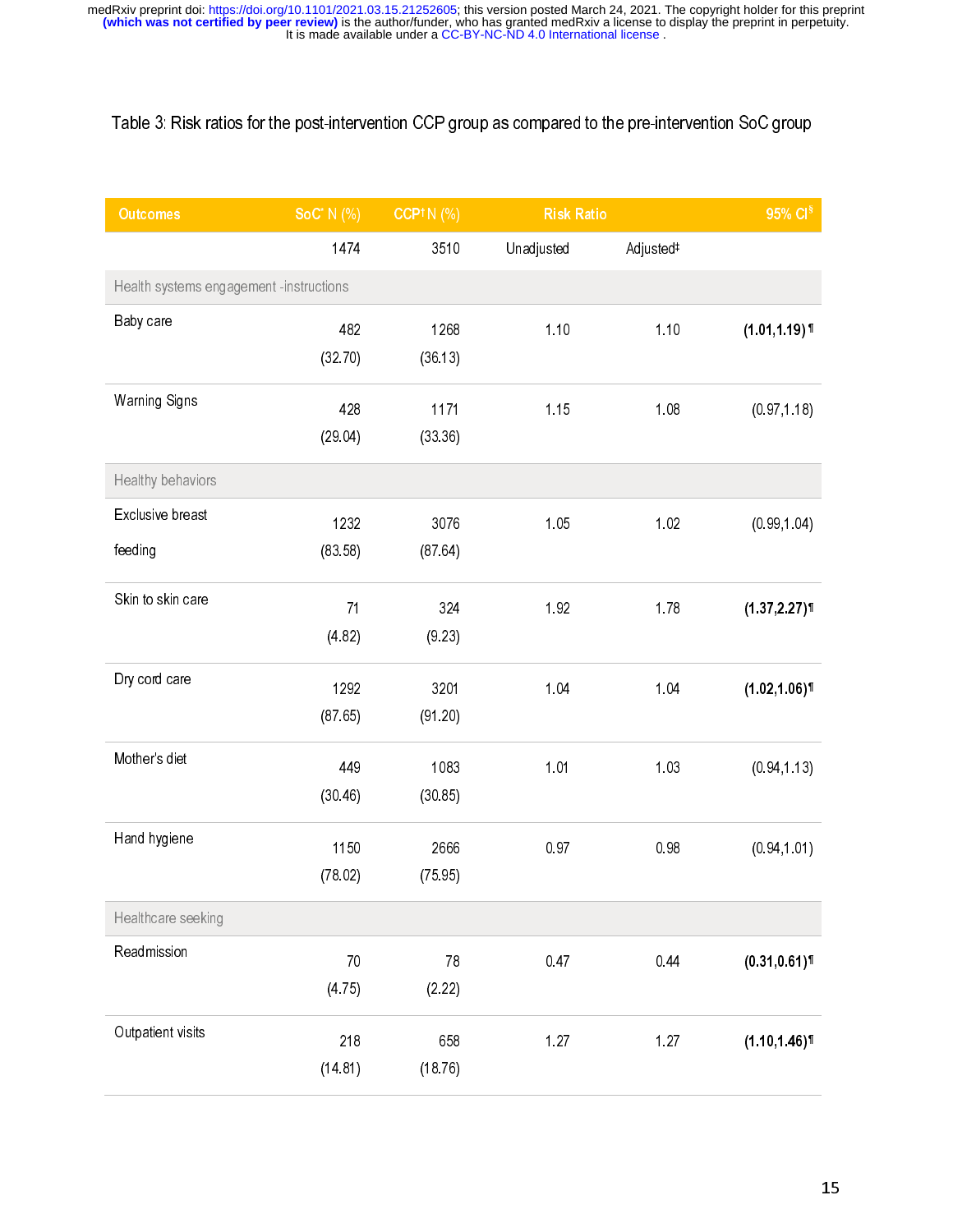| <b>Outcomes</b> | $Soc^* N$ (%)  | CCP <sup>t</sup> $N$ (%) | <b>Risk Ratio</b> |      | 95% CI <sup>§</sup>         |
|-----------------|----------------|--------------------------|-------------------|------|-----------------------------|
| Complications   |                |                          |                   |      |                             |
| Newbom          | 553<br>(37.52) | 1065<br>(30.34)          | 0.81              | 0.84 | $(0.76, 0.91)$ <sup>1</sup> |
| Mother          | 464<br>(31.48) | 935<br>(26.64)           | 0.85              | 0.88 | (0.79, 0.97)                |

\* SOC, Standard of Care; †CCP, C2are Companion Program

§ CI, Confidence Interval of adjusted risk ratio.

‡Adjusted for age and educational status of mother, gender of baby, prematurity, low birth weight (<2500 grams), gravida and type of delivery

¶ Significant with confidence interval not including null value

164 Figure 1:

165

# 166 **Health systems engagement -instructions**

- 167 Ten percent of participants in the CCP group were significantly more likely to have
- 168 received baby care instructions (RR=1.10 (95 % CI = (1.01, 1.19)). Respondents did not report
- 169 any differences between the two groups on instructions on baby warning signs.

## 170 **Healthy behaviors**

171 Further, we examined healthy behaviors and found, participants in the CCP group were

172 more likely to exclusively breastfeed (2%), 78% more likely to adopt kangaroo care practices,

173 4% more likely to practice dry cord care, and 3% more likely to have unrestricted diet than those

- 174 in the SoC group. However, the uptake of hand hygiene was 3% lower in the CCP group. Of
- 175 these health behaviors, only skin to skin care (adjRR=1.78, 95%CI=1.37,2.27) and dry cord care

176 (adjRR=1.04, 95%CI=1.02,1.06) showed statistically significant improvements (Table 3).

- 177 **Healthcare seeking**
- 178 Health seeking behaviors were significantly improved in the CCP group compared to the
- 179 SoC group. Outpatient visits were 27% (95% CI=(1.10,1.46)) more likely in the CCP group.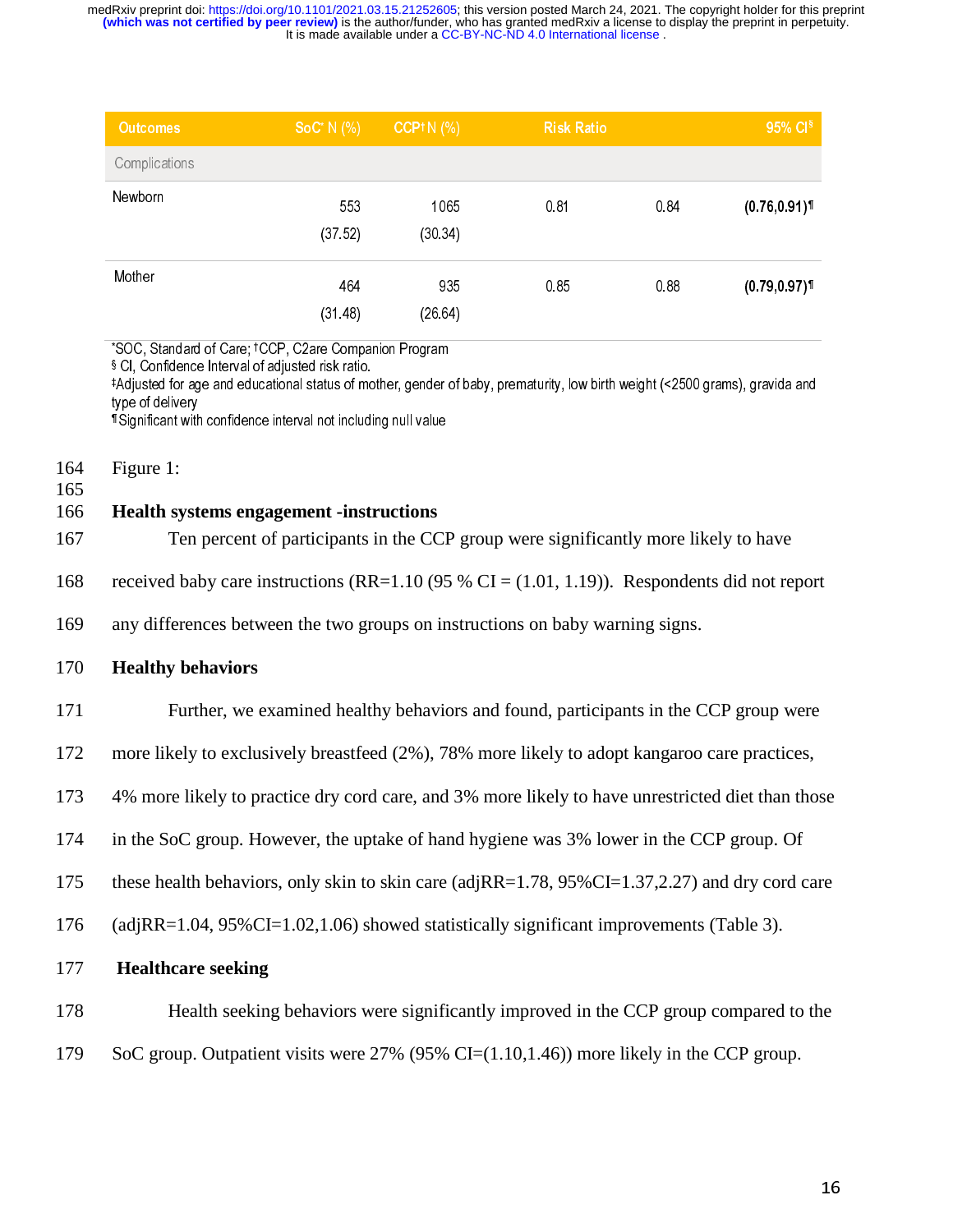180 Readmissions in the newborn, adjusted for confounders, were 56% (95% CI=(0.31,0.61)) lower 181 in the CCP group.

# 182 **Complications**

183 The overall risk of mother or newborn complications reduced significantly in CCP group

184 as compared to SoC group. Risk of newborn complications was reduced by 16% (adjRR=0.84,

185 95% CI=(0.76,0.91)) and mother complications by 12% (adjRR=0.88, 95% CI=(0.79,0.97)).

# 186 **DISCUSSION**

#### 187 **Summary**

188 This study explored the feasibility and effectiveness of a hospital-run, family-focused 189 training program that provides education on multiple evidence-based newborn care practices. 190 Our findings indicate that participation in the in-hospital program was associated with an 191 increase in the uptake of multiple key newborn care practices and health seeking behaviors. 192 The Care Companion Program incorporates postnatal care principles to facilitate the transfer of 193 healthy practices during the critical window of newborn care. Our study showed positive 194 behavior uptake in the right direction for all behaviors except handwashing. However, only 195 behavioral changes associated with skin-to-skin care (RR=1.78, 95%CI=1.37,2.27) and dry cord

196 care (RR=1.04, 95%CI=1.02,1.06) were significant.

# 197 **Interpretation**

198 The prevalence of dry cord care in several studies from community settings in India 199 varied from 49% to 72%[4]. Our study showed a much higher prior prevalence at 88%, even 200 before the intervention; this may be because it consisted of only hospital delivered populations. 201 Our skin to skin care was very low in the SoC group at about 5% as compared to other studies in 202 rural India reporting 15%[13]. The reason for this difference is because unlike other studies we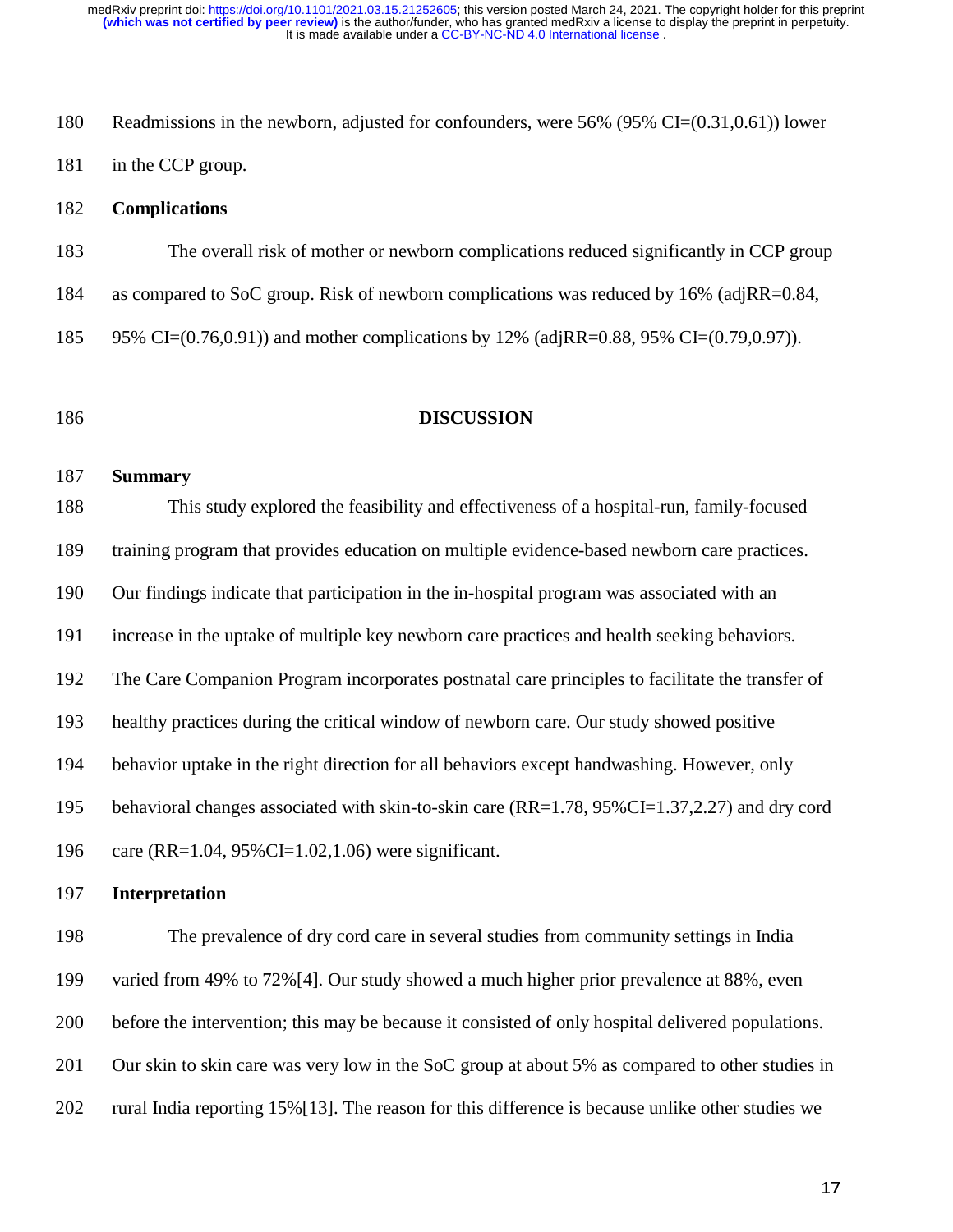203 measured this practice only after discharge and did not include in-hospital behaviors. We also 204 saw a high uptake of skin-to-skin care as compared to other behaviors. One reason could be that 205 in most hospitals, skin to skin care is promoted only for premature and low birth weight babies, 206 whereas our training included this for all babies. Breastfeeding levels were high at baseline and 207 did not show change with CCP. This may be due to a ceiling effect as most women were already 208 breastfeeding. However, we did not observe this ceiling effect with dry cord care. 209 Importantly, our study showed significant reductions in self-reported neonatal and mother 210 complications with the adjusted risk ratios at 16% and 12%, respectively. Readmissions in the 211 newborn were reduced by 56% after controlling for other variables. Improved and probably 212 timely care seeking, as reported by increased outpatient visits, increased by 27% in the CCP 213 group; this may be associated and partially responsible for the reduced readmissions. 214 Within India, newborn practices vary and often are related to cultural and religious 215 beliefs. Involvement of entire families allows for easier adoption as additional family members 216 influence uptake[13]. Yet, a comprehensive review of 77 studies in LMICs, of educational 217 strategies for postnatal care, reveals no interventions have considered the involvement of family 218 members beyond the parents[4].The family centered care (FCC) model is useful in discharge 219 planning by equipping families with essential newborn health skills and improving newborn 220 outcomes[14]. 221 The CCP sessions are held with groups of families and the program emphasizes the

222 ability of family members to learn together and practice multiple high-impact health skills. The 223 CCP taps into the collectivist mindset increasing willingness to learn during life events[15] 224 Hospital staff also are able to address any concerns and answer questions during training 225 sessions, which allows for increased engagement and group discussion of difficult care practices.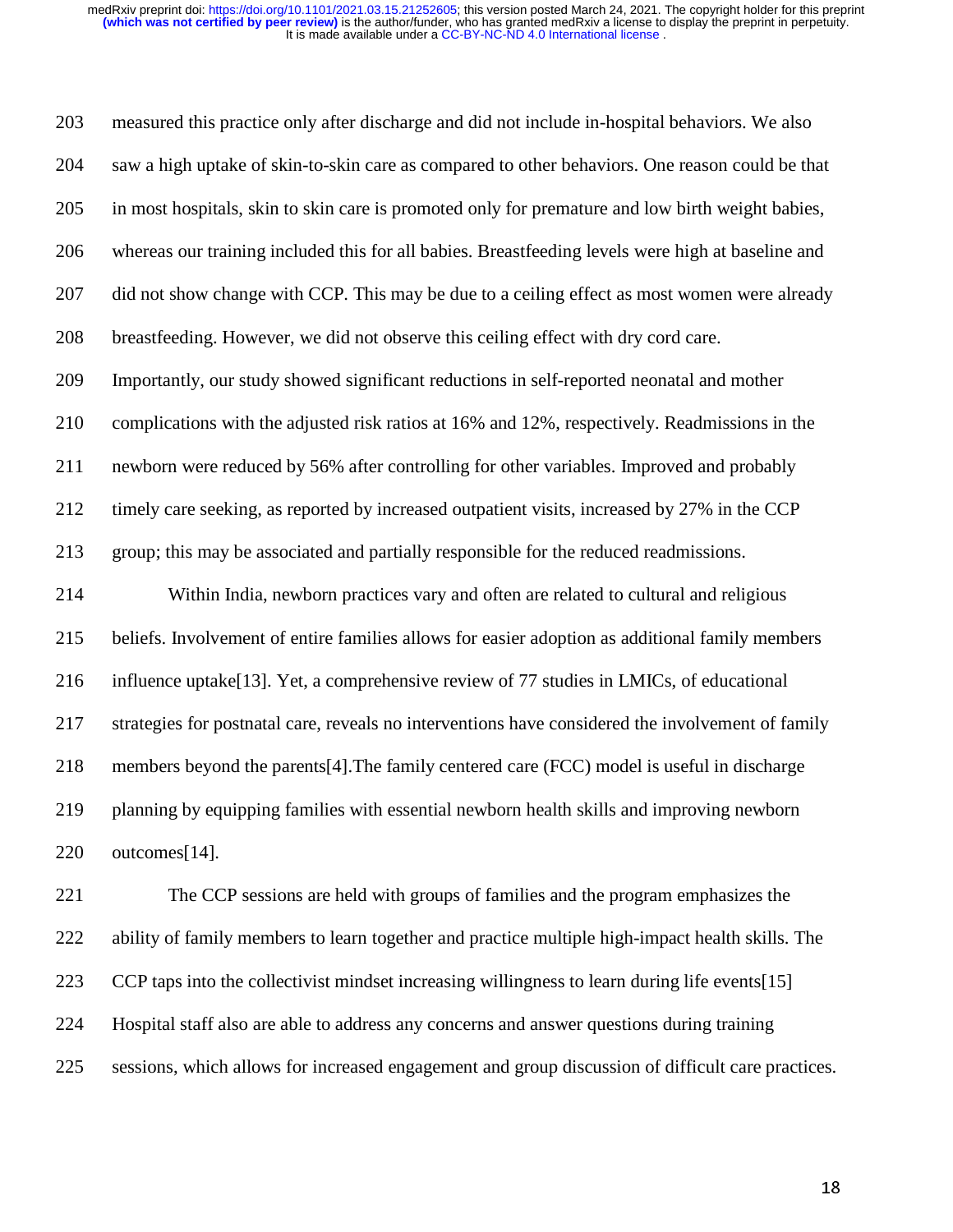226 Within overburdened care settings, educational interventions face implementation challenges due 227 to limited availability of healthcare workers. The streamlined CCP design with rotation of staff 228 conducting sessions coupled with group classes alleviates the burden of individual and repetitive 229 counseling. In hospital postnatal education using existing resources can be cost effective 230 compared to community outreach. The in-hospital setting is often the only form of newborn 231 education families receive and prevents missed opportunities to deliver comprehensive 232 information on newborn care[5]. The multi-topic curriculum can be delivered using multiple 233 modalities to target caregiver activation during hospital stays and can improve neonatal 234 outcomes. 235 **Strengths and Limitations**  236 The primary strengths of our study are its large sample size, measurement of multiple 237 health behaviors and representation of public health settings spanning eleven hospitals in two 238 states. Prior studies evaluating hospital-based postnatal programs have been evaluated in single 239 sites with small sample sizes or only assessed impact of education on single behaviors like 240 breastfeeding. Additionally, this study took place in district hospitals which account for a large 241 proportion of deliveries occurring in government run facilities. 242 Despite these strengths, there are important limitations to this study. They include the 243 lack of a pre-validated survey and self-reported data. Regarding self-report, there is a chance that 244 people can over-report positive behaviors, but this bias would be expected in both groups. 245 Additionally, our measurement of behaviors could have been improved through in-person 246 assessments and audits of behaviors to verify self-report behavior. However, this was not

247 feasible due to resource constraints.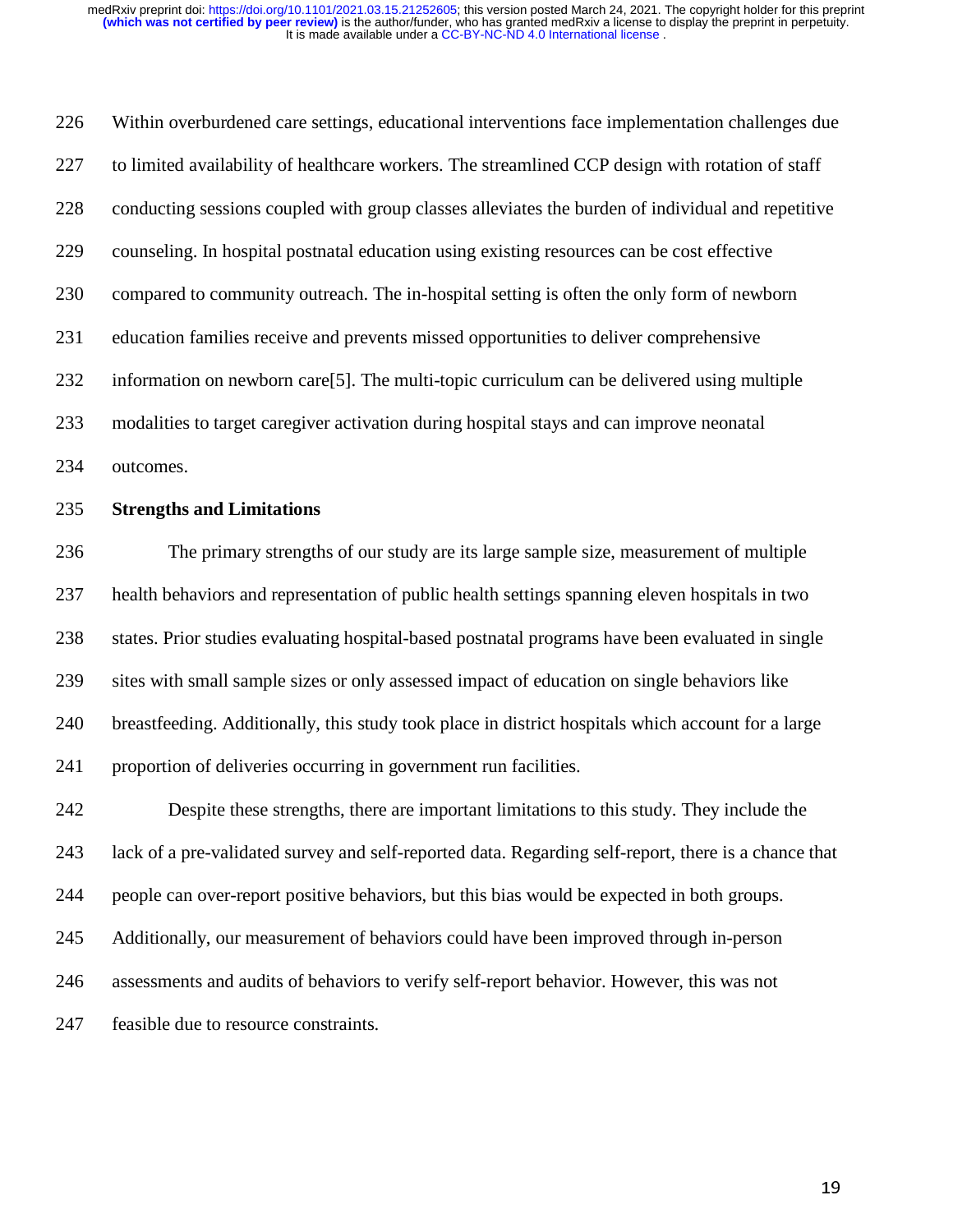248 While some would argue that a quasi-experimental design could be considered a 249 limitation, we disagree. Our study used an historical control group based on the standard of care 250 and in a close timeframe to the intervention. Further, the control group was drawn from the 251 same setting as the interventional arm. Additionally, at the time of our study, no other education 252 improvement or patient counselling efforts were initiated, nor any new programs launched 253 during the duration of the study in any hospital except for one hospital that successfully gained 254 quality improvement accreditation.

255 Exclusion of mother-baby dyads of families who did not own a phone, were transferred 256 or left the hospital before a data collector could approach them accounted for less than five 257 percent of families. Therefore, we do not consider this to be a significant group. Telephone 258 access was high so almost no families were excluded for this reason. Another point to consider is 259 that while healthy dyads are more likely to leave the hospital quickly, making our population less 260 healthy, the factors pulling it in the opposite direction were sicker dyads being more likely to be 261 transferred. Therefore, we felt the data were balanced in this way.

262 Most importantly, we conducted the same procedures for data collection before and after 263 the intervention with the same factors affecting both our groups; hence, our results should reflect 264 the population and not be biased.

265 **Conclusions** 

266 This study demonstrated an in-hospital postnatal education program can effectively cover 267 multiple newborn care practices and improve outcomes through a family-centered approach. This 268 is a key finding that can enlighten further efforts to design and evaluate improved postnatal 269 education programs in healthcare settings, particularly in LIMCs. Positive behavior change 270 varied with different behaviors. There is an opportunity for the ongoing program evaluation to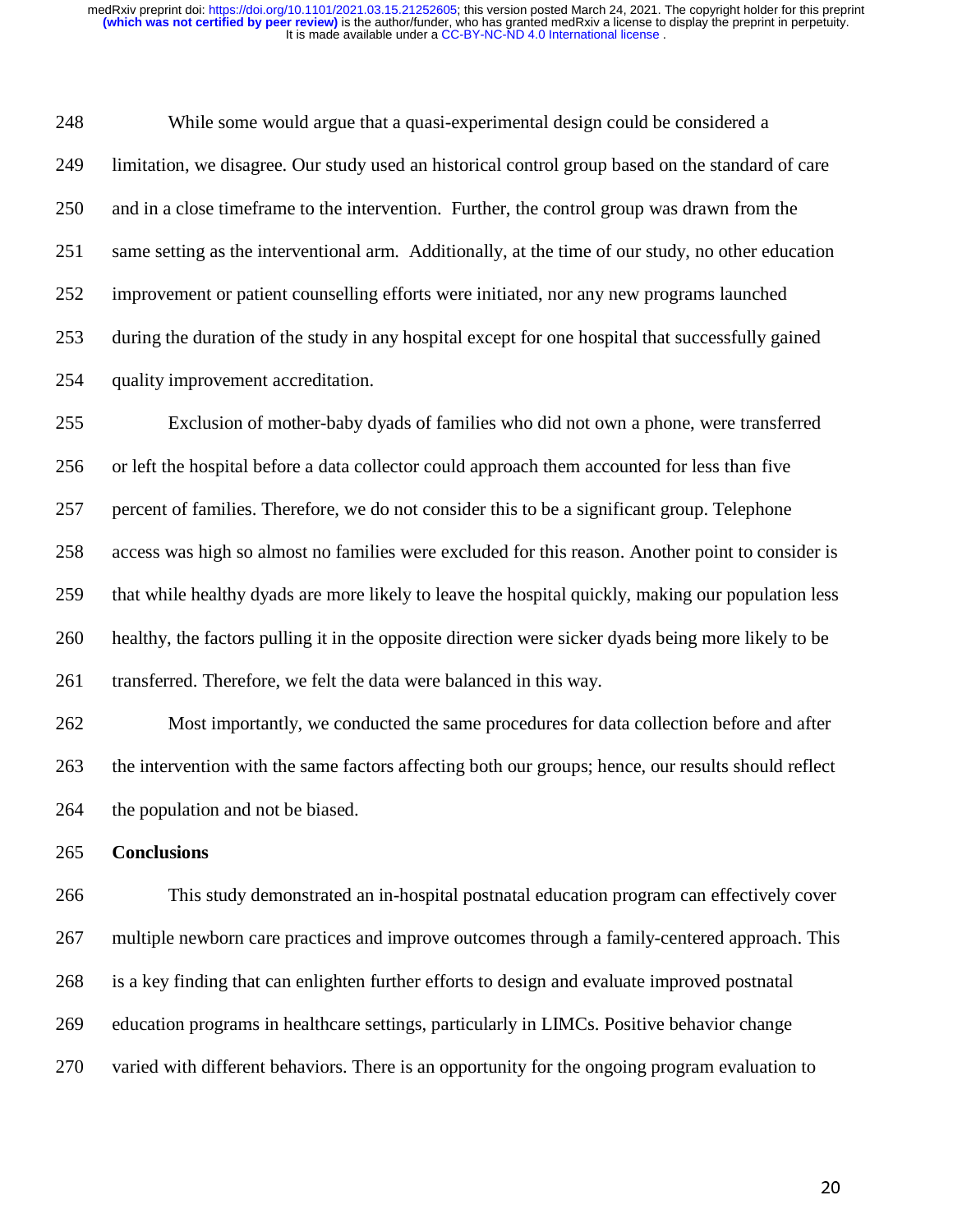271 allow replication to promote caregiver uptake of newborn care practices following hospital 272 discharge.

| 273 | The CCP model lends itself for use in LMIC hospital settings, especially where there are          |
|-----|---------------------------------------------------------------------------------------------------|
| 274 | supportive family structures for chronic health conditions or where the family is the most        |
| 275 | consistent factor in the patient's life and well-being. The simple yet engaging training          |
| 276 | infrastructure can be integrated into formalized hospital processes as a way to relieve           |
| 277 | overburdened healthcare systems from downstream complications. The program equips family          |
| 278 | members with skills that will benefit the patient and enable caregivers to view their roles as an |
| 279 | essential component of care delivery.                                                             |

## **REFERENCES**

- 1 United Nation. Levels & Trends in child Mortality, Report 2019. UNICEF: UN Inter-agency Group for Child Mortality Estimation 2019. https://www.unicef.org/reports/levels-andtrends-child-mortality-report-2019
- 2 Khurmi M, Karpe V, Kaur P. India launches India newborn action plan. *Indian J Child Health* 2015;**02**. doi:10.32677/IJCH.2015.v02.i01.015
- 3 Joe W, Perkins JM, Kumar S, *et al.* Institutional delivery in India, 2004-14: unravelling the equity-enhancing contributions of the public sector. *Health Policy Plan* 2018;**33**:645–53. doi:10.1093/heapol/czy029
- 4 Dol J, Campbell-Yeo M, Tomblin Murphy G, *et al.* Parent-targeted postnatal educational interventions in low and middle-income countries: A scoping review and critical analysis. *Int J Nurs Stud* 2019;**94**:60–73. doi:10.1016/j.ijnurstu.2019.03.011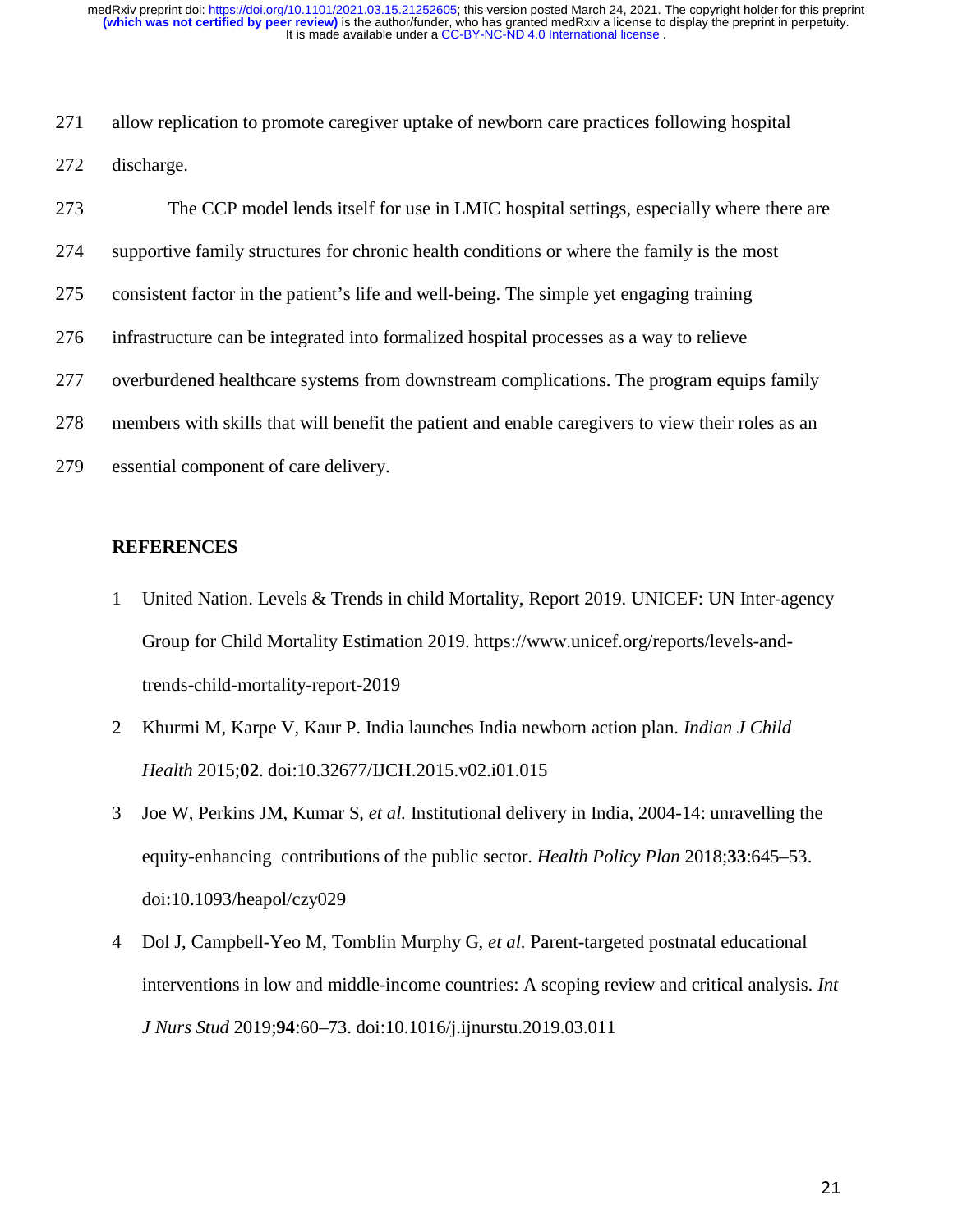- 5 Neogi SB, Sharma J, Chauhan M, *et al.* Care of newborn in the community and at home. *J Perinatol Off J Calif Perinat Assoc* 2016;**36**:S13–7. doi:10.1038/jp.2016.185
- 6 Sines E, Syed U, Wall S, *et al.* Postnatal Care: A Critical Opportunity to Save Mothers and Newborns. *Policy Perspect Newborn Health-Sav Newborns Lives* 2007.
- 7 Darmstadt GL, Bhutta ZA, Cousens S, *et al.* Evidence-based, cost-effective interventions: how many newborn babies can we save? *Lancet Lond Engl* 2005;**365**:977–88. doi:10.1016/S0140-6736(05)71088-6
- 8 Subramanian L, Murthy S, Bogam P, *et al.* Just-in-time postnatal education programmes to improve newborn care practices: needs and opportunities in low-resource settings. *BMJ Glob Health* 2020;**5**:e002660. doi:10.1136/bmjgh-2020-002660
- 9 The Lancet Child Adolescent Health. Putting the family at the centre of newborn health. *Lancet Child Adolesc Health* 2019;**3**:1. doi:10.1016/S2352-4642(18)30369-9
- 10 World Health Organization. *WHO recommendations on postnatal care of the mother and newborn*. Geneva: : World Health Organization 2013.
- 11 USAID. Demographic and Health Survey (DHS). DHS Programs- Demogr. Health Surv. https://dhsprogram.com/Methodology/Survey-Types/DHS.cfm (accessed 15 Feb 2021).
- 12 International Institute for Population Sciences (IIPS). National Family Health Survey (NFHS-5), 2019-20: India. Mumbai: IIPS. 2020.
- 13 Abdulghani N, Edvardsson K, Amir LH. Worldwide prevalence of mother-infant skin-toskin contact after vaginal birth: A systematic review. *PloS One* 2018;**13**:e0205696– e0205696. doi:10.1371/journal.pone.0205696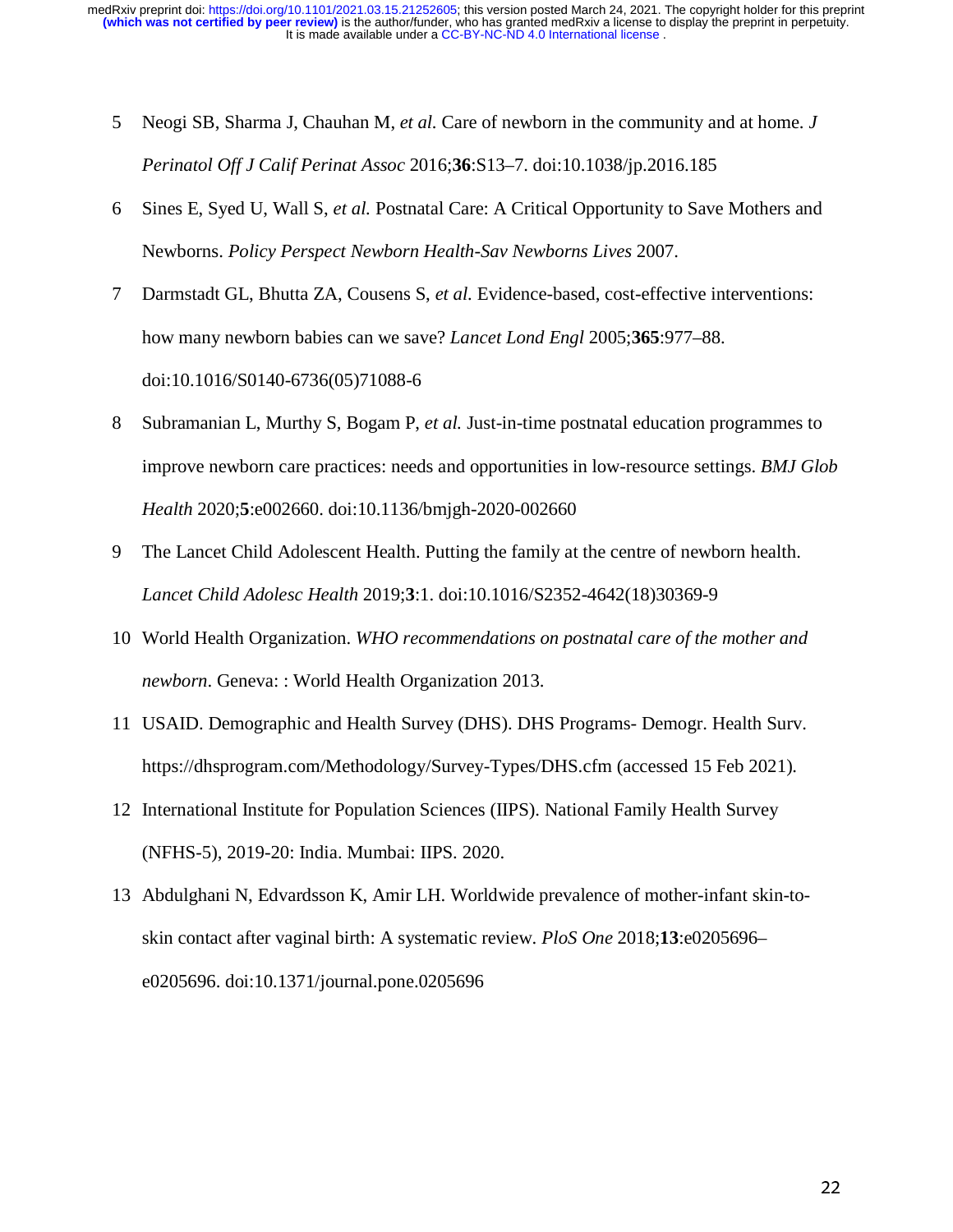- 14 Verma A, Maria A, Pandey RM, *et al.* Family-centered care to complement care of sick newborns: A randomized controlled trial. *Indian Pediatr* 2017;**54**:455–9. doi:10.1007/s13312-017-1047-9
- 15 Engberg E, Alen M, Kukkonen-Harjula K, *et al.* Life events and change in leisure time physical activity: a systematic review. *Sports Med Auckl NZ* 2012;**42**:433–47. doi:10.2165/11597610-000000000-00000